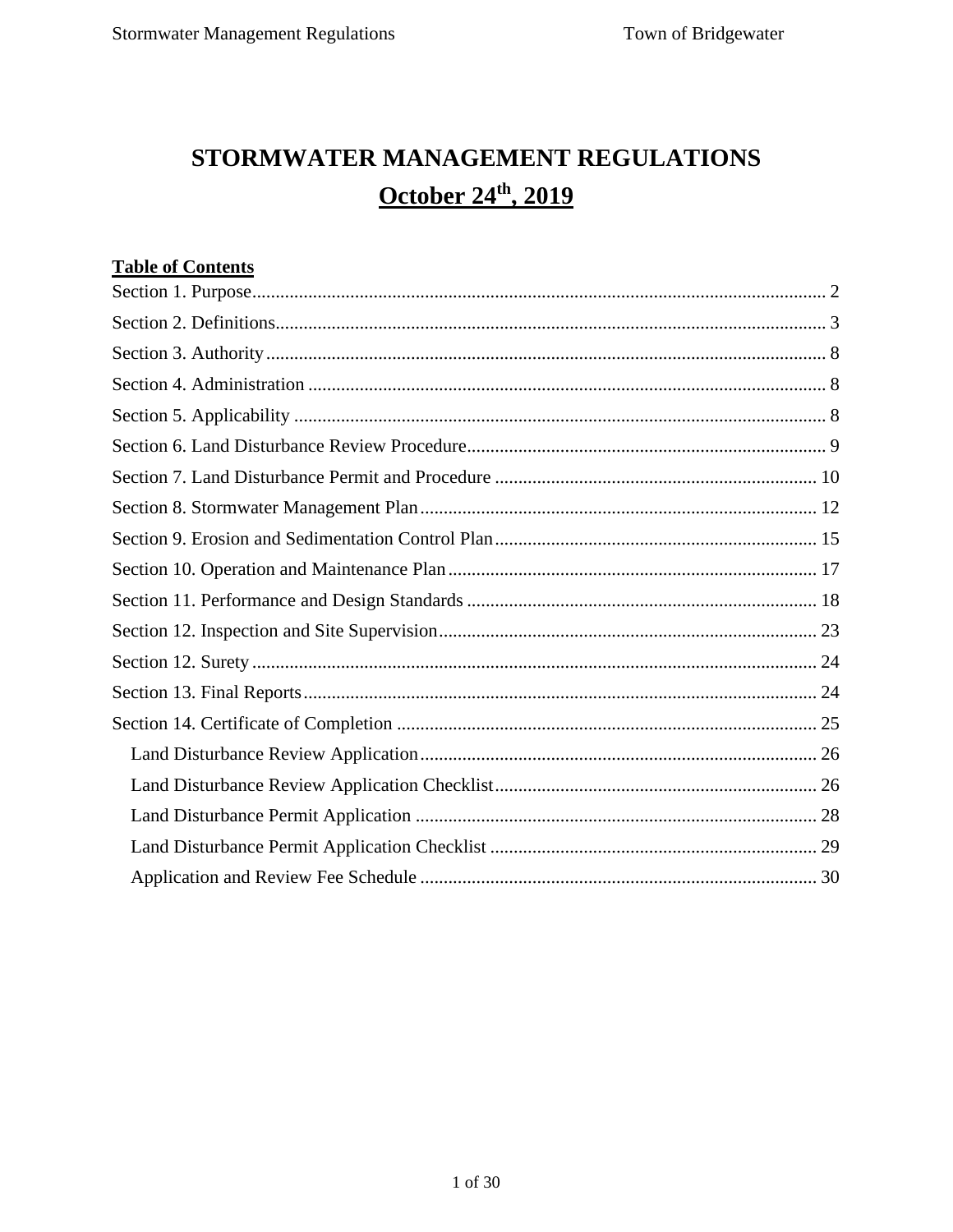#### <span id="page-1-0"></span>**Section 1. Purpose**

The purpose of these Stormwater Regulations is to protect, maintain and enhance the public health, safety, general welfare, and environment by establishing minimum requirements and procedures to control the adverse effects of increased runoff, decreased ground water recharge, erosion and sedimentation, and nonpoint source pollution associated with new development and redevelopment of land, as identified in Chapter 260, Article XIII Section 1 Stormwater Management Ordinance of the Bridgewater Massachusetts Town Code.

Development of land including loss of vegetative cover to introduce impervious surfaces, regrading, and other land use changes, permanently alter the hydrologic system of local watersheds by decreasing transpiration and infiltration and increasing stormwater runoff rates and volumes, causing an increase flooding, stream channel erosion, and sediment transport and deposition. Additional runoff also contributes to increased nonpoint source pollution and degradation of receiving waters.

Stormwater management systems that are properly designed utilizing low impact design (LID) techniques and appropriate best management practices (BMPs) can better simulate the natural (existing) hydrologic condition and reduce adverse impacts.

During the construction process, soil is often exposed for periods of time and most vulnerable to erosion by wind and water. The eroded soil endangers water resources by reducing water quality, and causing the siltation of valuable wetland resources including swamps, streams, rivers, lakes and aquatic habitat for fish and other desirable species.

The impacts of construction and post-development stormwater runoff quantity and quality can adversely affect public safety, public and private property, surface water drinking water supplies, groundwater resources including drinking water supplies, recreation, aquatic habitats, fish and other aquatic life, property values and other uses of lands and waters.

These Stormwater Regulations have been established to provide reasonable guidance for the regulation of design, construction and post-development stormwater runoff for the purpose of protecting local water resources from degradation. It is in the public interest to regulate construction and post-development stormwater runoff discharges in order to control and minimize increases in stormwater runoff rates and volumes, soil erosion and sedimentation, stream channel erosion, and nonpoint source pollution associated with construction site and postdevelopment stormwater runoff.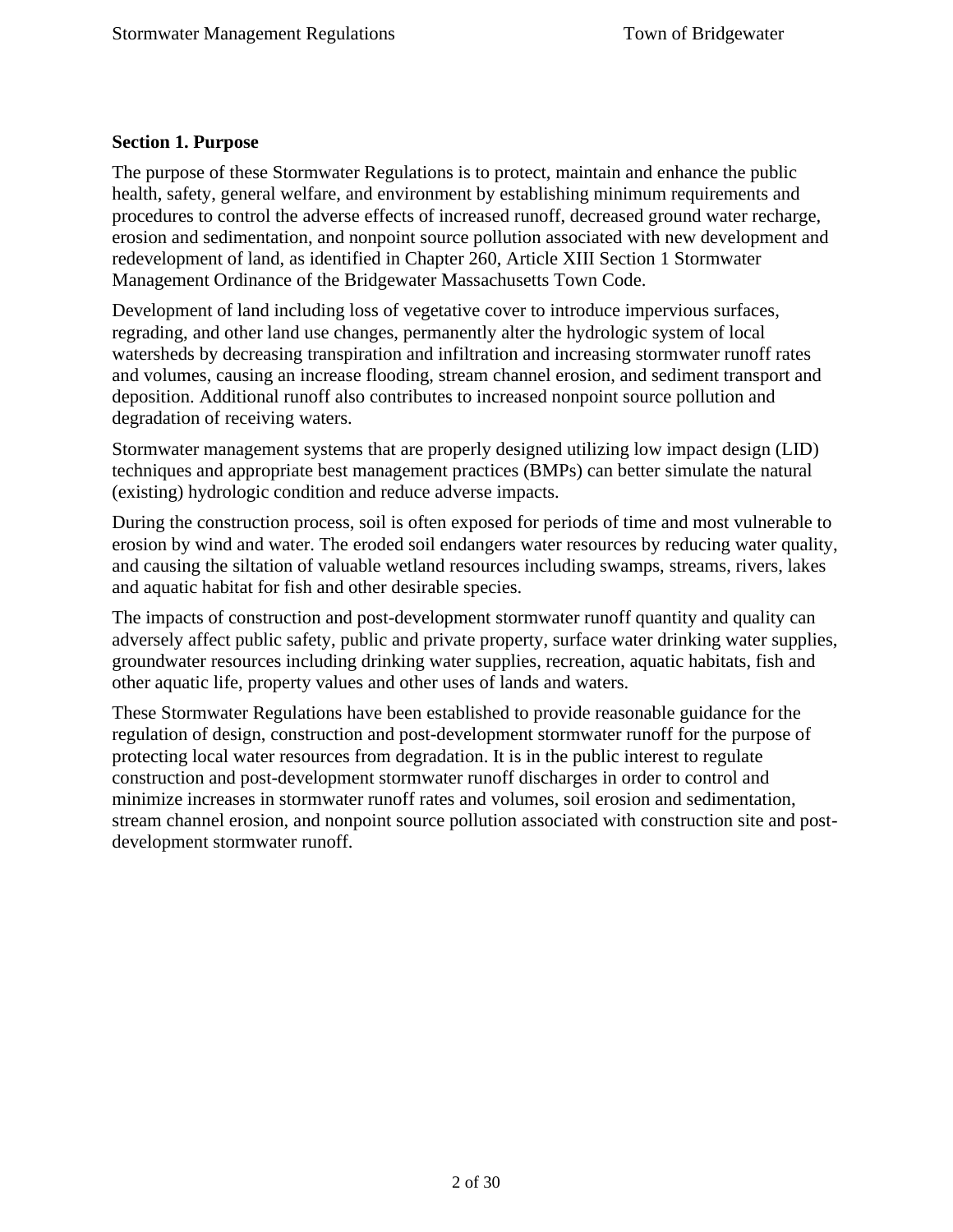#### <span id="page-2-0"></span>**Section 2. Definitions**

ABUTTER: The owner(s) of land abutting the activity.

- AGRICULTURE: The normal maintenance or improvement of land in agricultural or aquacultural use, as defined by the Massachusetts Wetlands Protection Act and its implementing regulations.
- ALTERATION OF DRAINAGE CHARACTERISTICS: Any activity on an area of land that changes the water quality, force, direction, timing or location of runoff flowing from the area. Such changes include: change from distributed runoff to confined, discrete discharge; change in the volume of runoff from the area; change in the peak rate of runoff from the area; and change in the recharge to groundwater on the area.
- APPLICANT: Any person, individual, partnership, association, firm, company, corporation, trust, authority, agency, department, or political subdivision, of the Commonwealth or the Federal government to the extent permitted by law requesting a Land Disturbance Permit for proposed land-disturbance activity.
- BEST MANAGEMENT PRACTICE (BMP): An activity, procedure, restraint, or structural improvement that helps to reduce the quantity or improve the quality of stormwater runoff.
- CERTIFICATE OF COMPLETION (COC): A document issued by the Planning Board after all construction activities have been completed, which states that all conditions of an issued Land Disturbance Permit have been met and that a project has been completed in compliance with the conditions set forth in the SMP.
- CONSTRUCTION AND WASTE MATERIALS: Excess or discarded building or site materials, including but not limited to concrete truck washout, chemicals, litter and sanitary waste at a construction site that may adversely impact water quality.
- CLEAN WATER ACT: The Federal Water Pollution Control Act (33 U.S.C. § 1251 et seq.) as hereafter amended.
- CLEARING: Any activity that removes the vegetative surface cover.
- DEVELOPMENT: The modification of land to accommodate a new use or expansion of use, usually involving construction.
- DISCHARGE OF POLLUTANTS: The addition from any source of any pollutant or combination of pollutants into the municipal storm drain system or into the waters of the United States or Commonwealth from any source.
- DISTURBANCE OF LAND: Any action that causes a change in the position, location, or arrangement of soil, sand, rock, gravel or similar earth material.
- DRAINAGE EASEMENT: A legal right granted by a landowner to a grantee allowing the use of private land for stormwater management purposes.
- EROSION: The wearing away of the land surface by natural or artificial forces such as wind, water, ice, gravity, or vehicle traffic and the subsequent detachment and transportation of soil particles.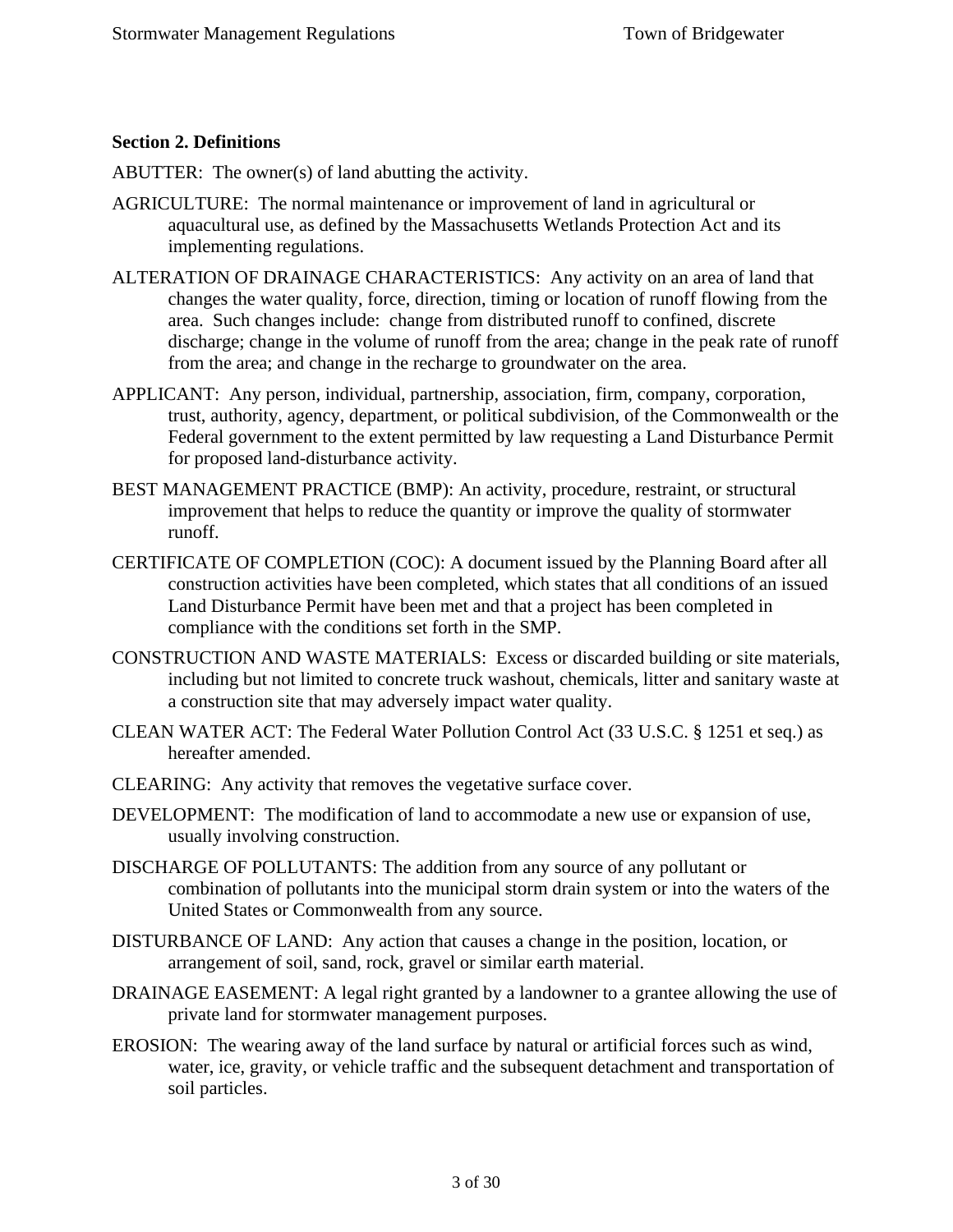- EROSION AND SEDIMENTATION CONTROL PLAN: A document containing a narrative, drawings and details developed by a qualified professional engineer (PE) or a Certified Professional in Erosion and Sedimentation Control (CPESC), which includes best management practices, or equivalent measures designed to control surface runoff and erosion and sedimentation during pre-construction and construction related land disturbance activities.
- EROSION CONTROL: The prevention or reduction of the movement of soil particles or rock fragments due to stormwater runoff.
- ESTIMATED HABITAT OF RARE WILDLIFE AND CERTIFIED VERNAL POOLS: Habitats delineated for state-protected rare wildlife and certified vernal pools for use with the Wetlands Protection Act Regulations (310 CMR 10.00) and the Forest Cutting Practices Act Regulations (304 CMR 11.00).
- FLOODING: A local and temporary inundation or rise in the surface of a body of water, such that covers land not usually under water.
- GRADING: Changing the level or shape of the ground surface.
- GROUNDWATER: Water beneath the surface of the ground.
- GRUBBING: The act of clearing land surface by digging up roots and stumps.
- ILLICIT CONNECTION: A surface or subsurface drain or conveyance which allows an illicit discharge into the municipal storm drain system, including without limitation sewage, process wastewater, or wash water, and any connections from indoor drains, sinks, or toilets, regardless of whether said connection was previously allowed, permitted, or approved before the effective date of the Stormwater Management Ordinance.
- ILLICIT DISCHARGE Direct or indirect discharge to the municipal storm drain system that is not composed entirely of stormwater, except as exempted in Chapter 260, Article XIII Section 1 Stormwater Management Ordinance of the Bridgewater Massachusetts Town Code. The term does not include a discharge in compliance with an NPDES stormwater discharge permit or resulting from fire-fighting activities exempted pursuant to Chapter 260, Article XIII Section 1 Stormwater Management Ordinance of the Bridgewater Massachusetts Town Code of the Stormwater Management Ordinance.
- IMPERVIOUS SURFACE Any material or structure on or above the ground that prevents water from infiltrating the underlying soil. "Impervious surface" includes without limitation roads, paved parking lots, sidewalks, and rooftops.
- IMPOUNDMENT: A stormwater pond created by either constructing an embankment or excavating a pit which retains a permanent pool of water.
- INFILTRATION: The act of conveying surface water into the ground to permit groundwater recharge and the reduction of stormwater runoff from a project site.
- LAND-DISTURBING ACTIVITY: Any activity that causes a change in the position or location of soil, sand, rock, gravel, or similar earth material.
- LAND USE OF HIGHER POTENTIAL POLLUTANT LOAD (LUHPPL): Land uses or activities with higher potential pollutant loadings, as defined in the Massachusetts Stormwater Management Standards such as auto salvage yards, auto fueling facilities,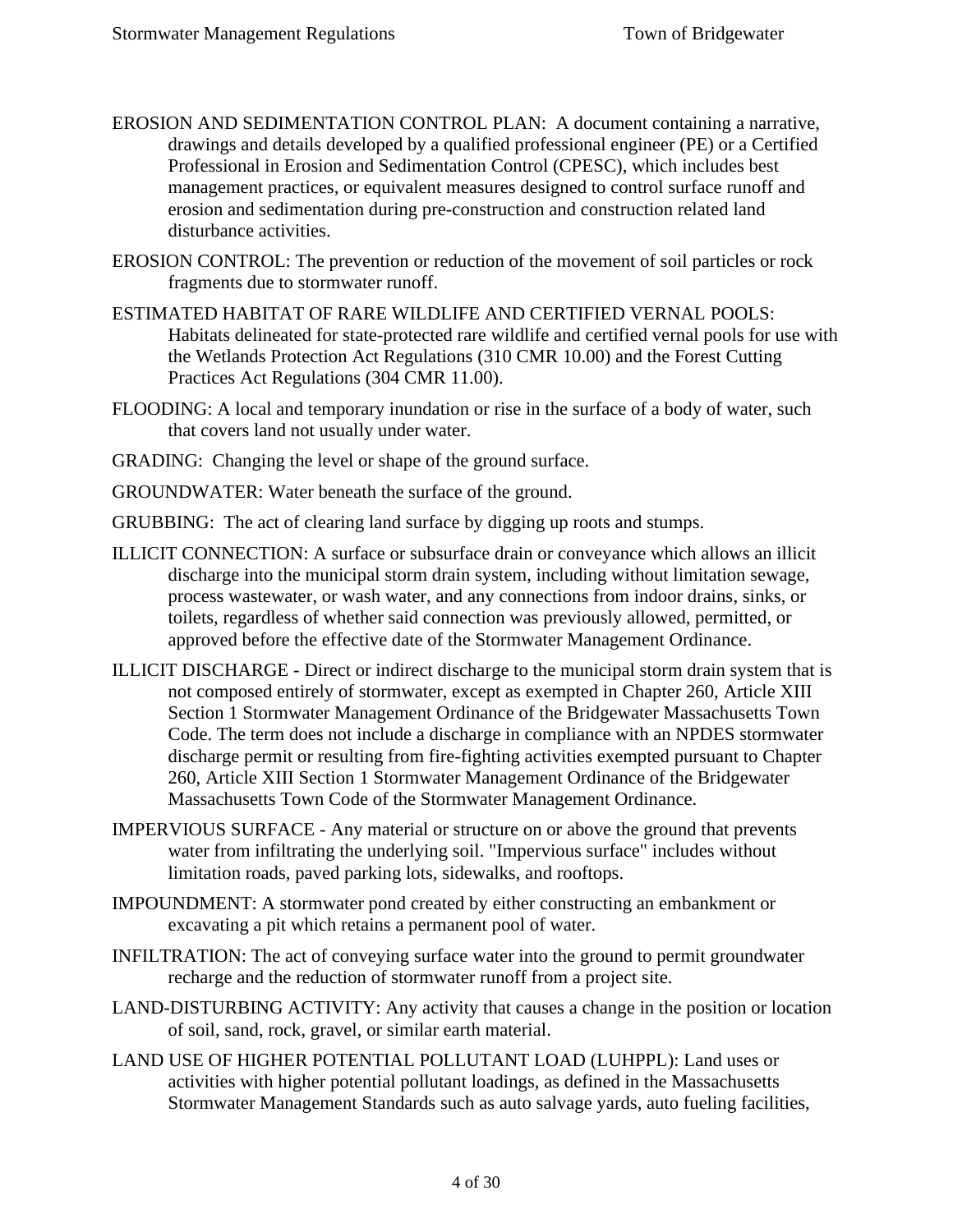fleet storage yards, commercial parking lots with high intensity use, road salt storage areas, commercial nurseries and landscaping, outdoor storage and loading areas of hazardous substances or marinas.

- MASSACHUSETTS ENDANGERED SPECIES ACT: G.L. c. 131A and its implementing regulations 321 CMR 10.00 which prohibit the "taking" of any rare plant or animal species listed as Endangered, Threatened, or of Special Concern.
- MASSACHUSETTS STORMWATER MANAGEMENT STANDARDS: The Standards issued by the Department of Environmental Protection, and as amended, that coordinates the requirements prescribed by state regulations promulgated under the authority of the Massachusetts Wetlands Protection Act G.L. c. 131 §. 40 and Massachusetts Clean Waters Act G.L. c. 21, §. 23-56. The Standards address stormwater impacts through implementation of performance standards to reduce or prevent pollutants from reaching water bodies and control the quantity of runoff from a site.
- MUNICIPAL SEPARATE STORM SEWER SYSTEM (MS4) or MUNICIPAL STORM DRAIN SYSTEM - The system of conveyances designed or used for collecting or conveying stormwater, including any road with a drainage system, street, gutter, curb, inlet, piped storm drain, pumping facility, retention or detention basin, natural or manmade or altered drainage channel, reservoir, and other drainage structure that together comprise the storm drainage system owned or operated by the Town of Bridgewater.
- NATIONAL POLLUTANT DISCHARGE ELIMINATION SYSTEM (NPDES) STORMWATER DISCHARGE PERMIT - A permit issued by United States Environmental Protection Agency or jointly with the Commonwealth of Massachusetts that authorizes the discharge of pollutants to waters of the United States.
- NONSTORMWATER DISCHARGE Discharge to the municipal storm drain system not composed entirely of stormwater.
- OPERATION AND MAINTENANCE PLAN: A plan setting up the functional, financial and organizational mechanisms for the ongoing operation and maintenance of a stormwater management system to ensure that it continues to function as designed.
- OUTFALL: The point at which stormwater flows out from a point source into waters of the Commonwealth.
- OUTSTANDING RESOURCE WATERS (ORWs): Waters designated by Massachusetts Department of Environmental Protection as ORWs. These waters have exceptional sociologic, recreational, ecological and/or aesthetic values and are subject to more stringent requirements under both the Massachusetts Water Quality Standards (314 CMR 4.00) and the Massachusetts Stormwater Management Standards. ORWs include vernal pools certified by the Natural Heritage Program of the Massachusetts Department of Fisheries and Wildlife and Environmental Law Enforcement, all Class A designated public water supplies including their bordering vegetated wetlands, and other waters specifically designated.
- OWNER: A person with a legal or equitable interest in property.
- PERSON An individual, partnership, association, firm, company, trust, corporation, agency, authority, department or political subdivision of the Commonwealth or the federal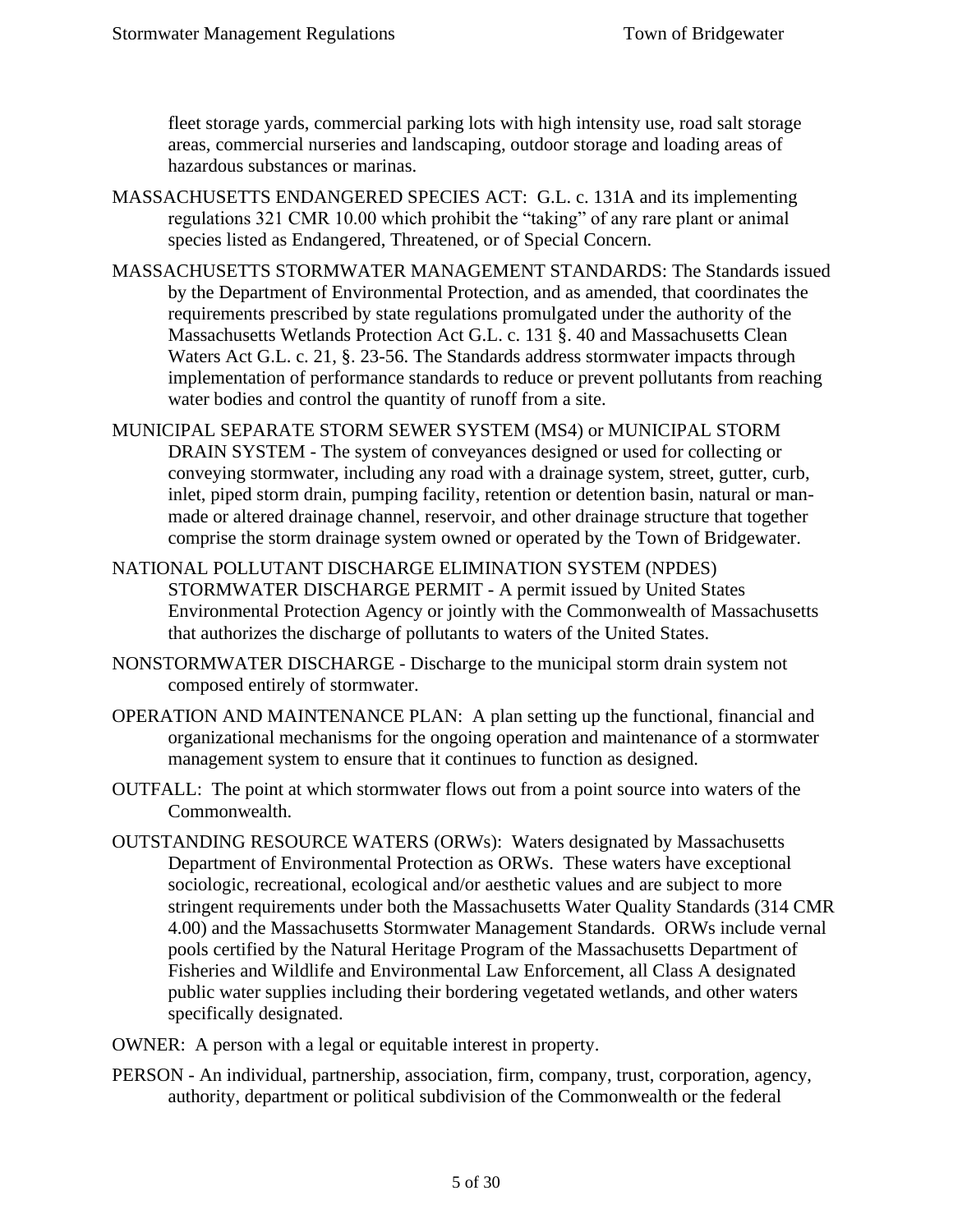government, to the extent permitted by law, and any officer, employee, or agent of such person.

POINT SOURCE: Any discernible, confined, and discrete conveyance, including but not limited to, any pipe, ditch, channel, tunnel, conduit, well, discrete fissure, or container from which pollutants are or may be discharged.

PRE-CONSTRUCTION: All activity in preparation for construction.

- POLLUTANT Any element or property of sewage, agricultural, industrial or commercial waste, runoff, leachate, heated effluent, or other matter, whether originating at a point or nonpoint source, that is or may be introduced into any storm sewer or waters of the commonwealth. Pollutants shall include but are not limited to:
	- A. Paints, varnishes, and solvents;
	- B. Oil and other automotive fluids;
	- C. Nonhazardous liquid and solid wastes and yard wastes;
	- D. Refuse, rubbish, garbage, litter, or other discarded or abandoned objects, ordnance, accumulations and floatables;
	- E. Pesticides, herbicides, and fertilizers;
	- F. Hazardous materials and wastes; sewage, fecal coliform and pathogens;
	- G. Dissolved and particulate metals;
	- H. Animal wastes;
	- I. Rock; sand; salt; soils;
	- J. Construction wastes and residues; and
	- K. Noxious or offensive matter of any kind.
- PRIORITY HABITAT OF RARE SPECIES: Habitats delineated for rare plant and animal populations protected pursuant to the Massachusetts Endangered Species Act and its regulations.
- PROCESS WASTEWATER Water which, during manufacturing or processing, comes into direct contact with or results from the production or use of any material, intermediate product, finished product, or waste product.
- RECHARGE The process by which groundwater is replenished by precipitation through the percolation of runoff and surface water through the soil.
- REDEVELOPMENT: Development, rehabilitation, expansion, demolition or phased projects that disturb the ground surface on previously developed sites.
- RUNOFF: Rainfall, snowmelt, or irrigation water flowing over the ground surface.
- SEDIMENT: Mineral or organic soil material that is transported by wind or water, from its origin to another location; the product of erosion processes.
- SEDIMENTATION: The process or act of deposition of sediment.
- SITE: Any lot or parcel of land or area of property where land-disturbing activities are, were, or will be performed.
- SLOPE: The incline of a ground surface expressed as a ratio of horizontal distance to vertical distance.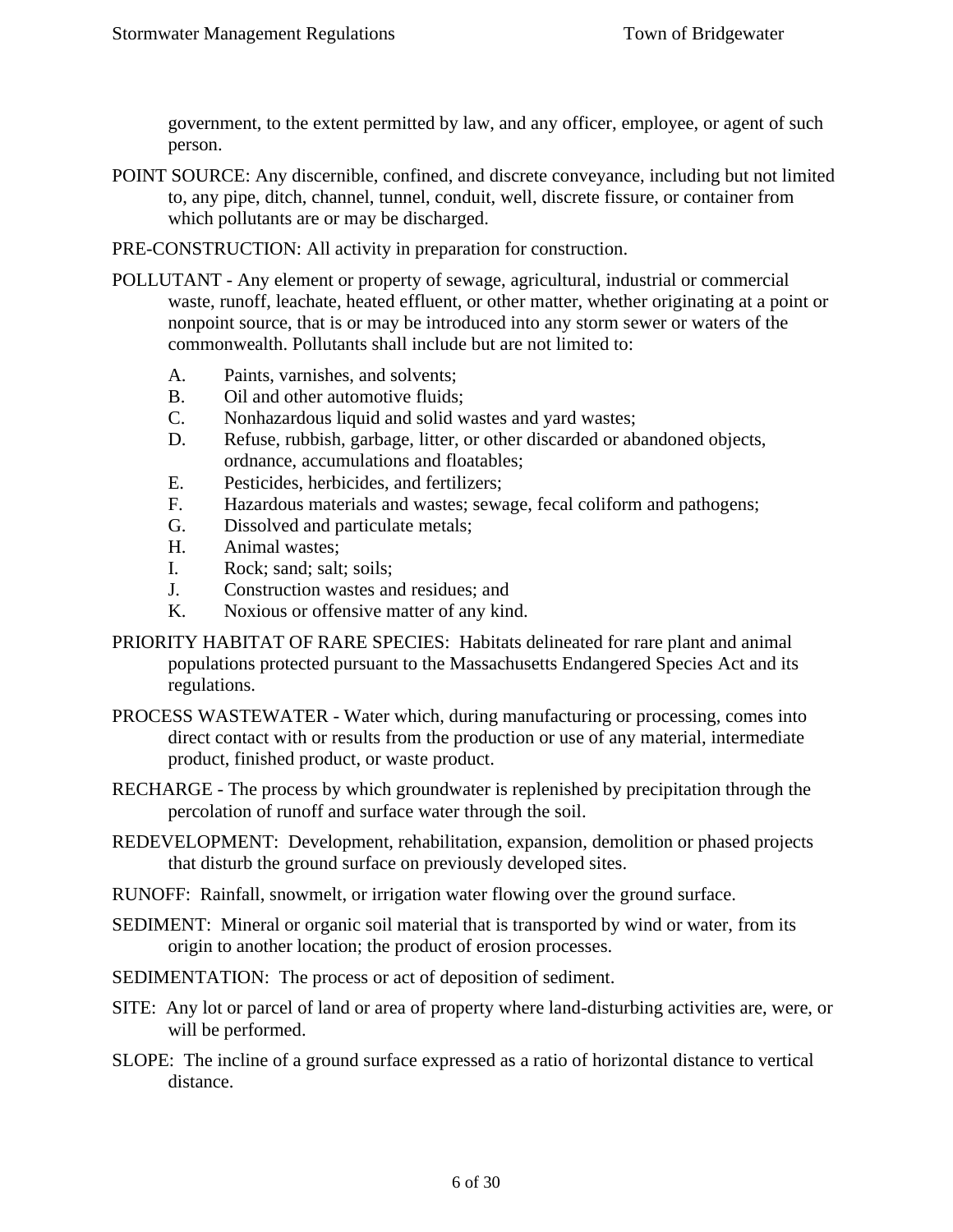SOIL: Any earth, sand, rock, gravel, or similar material.

- STABILIZATION: The use, singly or in combination, of mechanical, structural, or vegetative methods, to prevent or retard erosion.
- STORMWATER: Runoff from precipitation or snow melt and surface water runoff and drainage.
- STORMWATER AUTHORITY: Town of Bridgewater Conservation Commission or its authorized agent(s).
- STORMWATER MANAGEMENT PLAN: A plan required as part of the application for a Land Disturbance Permit.
- STRIP: Any activity which removes the vegetative ground surface cover, including tree removal, clearing, grubbing, and storage or removal of topsoil.
- TOXIC OR HAZARDOUS MATERIAL OR WASTE: Any material which, because of its quantity, concentration, chemical, corrosive, flammable, reactive, toxic, infectious or radioactive characteristics, either separately or in combination with any substance or substances, constitutes a present or potential threat to human health, safety, welfare, or to the environment. Toxic or hazardous materials include any synthetic organic chemical, petroleum product, heavy metal, radioactive or infectious waste, acid and alkali, and any substance defined as "toxic" or "hazardous" under MGL c. 21C and c. 21E, and the regulations at 310 CMR 30.000 and 310 CMR 40.0000.

TSS: Total Suspended Solids**.**

VERNAL POOLS: Any confined basin or depression which, at least in most years, holds water for a minimum of two continuous months during the spring and/or summer, is free of adult predatory fish populations, and provides essential breeding and rearing habitat functions for amphibian, reptile or other vernal pool community species, regardless of whether the site has been certified by the Massachusetts Division of Fisheries and Wildlife.

WATERCOURSE: A natural or man-man channel through which water flows or a stream of water, including a river, brook, or underground stream.

- WASTEWATER Any sanitary waste, sludge, or septic tank or cesspool overflow, and water that during manufacturing, cleaning or processing comes into direct contact with or results from the production or use of any raw material, intermediate product, finished product, by-product or waste product.
- WATERCOURSE A natural or man-made channel through which water flows or a stream of water, including a river, brook or underground stream.
- WATERS OF THE COMMONWEALTH All waters within the jurisdiction of the Commonwealth, including, without limitation, rivers, streams, lakes, ponds, springs, impoundments, estuaries, wetlands, coastal waters, and groundwater.
- WETLAND RESOURCE AREA: Areas specified in the Massachusetts Wetlands Protection Act G.L. c. 131, § 40.
- WETLANDS: As specifically defined in the Massachusetts Wetlands Protection Act, M.G.L. Chapter 131 and its Regulations, 310 CMR 10.00 and the Town of Bridgewater Wetlands Protection Bylaw but generally include tidal and non-tidal areas characterized by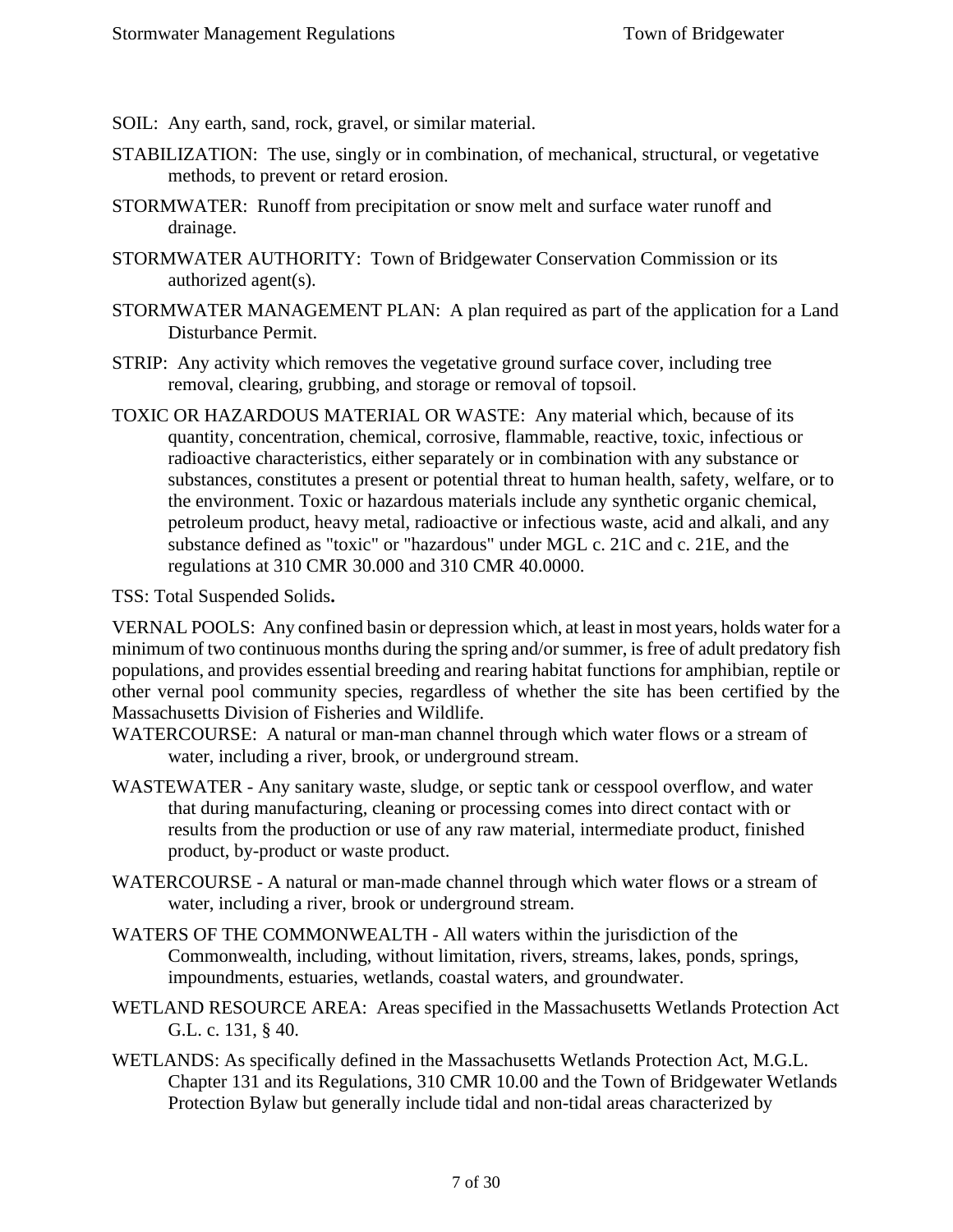saturated or nearly saturated soils most of the year that are located between terrestrial (land-based) and aquatic (water) environments, including freshwater marshes around ponds and channels (rivers and streams), brackish and salt marshes; common names include marshes, swamps & bogs.

#### <span id="page-7-0"></span>**Section 3. Authority**

- A. The Regulations have been adopted by the Stormwater Authority in accordance with the Town of Bridgewater Stormwater Management Ordinance.
- B. Nothing in these Regulations is intended to replace or be in derogation of the requirements of the Town of Bridgewater Zoning Ordinance, Subdivision Control Law or any other Regulations adopted thereunder.

#### <span id="page-7-1"></span>**Section 4. Administration**

- A. The Town of Bridgewater Conservation Commission is designated as the Stormwater Authority under the Stormwater Management Ordinance and shall administer, implement and enforce these regulations. Any powers granted to or duties imposed upon the Stormwater Authority may be delegated in writing by Stormwater Authority to its employees or agent(s).
- B. Waiver. Stormwater Authority may waive strict compliance with any requirement of these regulations promulgated hereunder, where:
	- (1) such action is allowed by federal, state and local statutes and/or regulations,
	- (2) is in the public interest, and
	- (3) is not inconsistent with the purpose and intent of these regulations.
- C. The Stormwater Authority may amend regulations after holding a public hearing. Notice of the time, place and subject matter shall be published in a newspaper of general circulation in Bridgewater once, not less than 14 days before the day of such a hearing.

#### <span id="page-7-2"></span>**Section 5. Applicability**

- A. The Ordinance and these regulations shall apply to all activities that result in disturbance of 5,000 square feet or more of land that drains to the municipal separate storm sewer system (MS4). Except as authorized by the Stormwater Authority in a Land Disturbance Permit or as otherwise provided in these regulations, no person shall perform any activity that results in disturbance of 5,000 square feet of land or more. Normal maintenance and improvement of land in agricultural or aquacultural use, as defined by the Wetlands Protection Act Regulations 310 CMR 10.04, are exempt. There are two levels of reviews based on the amount of proposed land to be disturbed as part of a single project they are as follows:
	- (1) Land Disturbance Review is required for projects disturbing between 5,000 square feet and one-half acre (21,780 square feet) of land.
	- (2) A Land Disturbance Permit is required for disturbance of one-half acre (21,780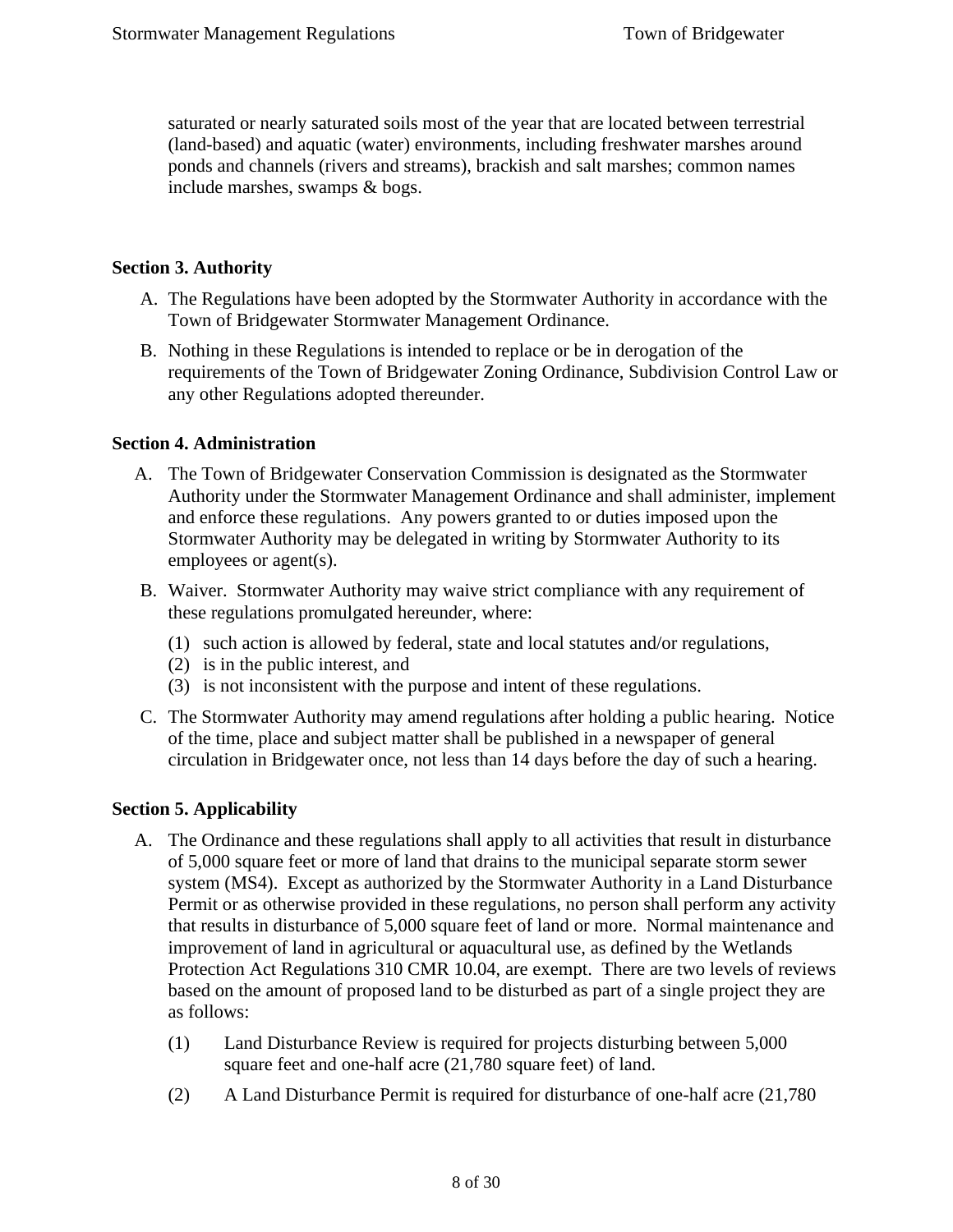square feet) or more of land, or proposed use is listed as a land use of higher potential pollutant loads as defined in the Massachusetts Stormwater Management Standards.

- B. Exemptions:
	- (1) Maintenance of existing landscaping, gardens or lawn areas associated with a single or two family dwellings conducted in such a way as not to cause a nuisance;
	- (2) Construction of fencing that will not substantially alter existing terrain or drainage patterns;
	- (3) Construction of utilities other than drainage (gas, water, electric, telephone, etc.) which will not alter terrain or drainage patterns or result in discharge of sediment to the MS4;
	- (4) Normal maintenance and improvement of land in agricultural or aquacultural use; and

#### <span id="page-8-0"></span>**Section 6. Land Disturbance Review Procedure**

- A. Application. A completed application for an Administrative Land Disturbance Review shall be filed with Stormwater Authority. Approval must be obtained prior to the commencement of land disturbing activity within limits for an Administrative Review defined above. The Administrative Land Disturbance Review Application package shall include:
	- (1) A completed Application Form with original signatures of all owners;
	- (2) Narrative describing the proposed work including existing site conditions, proposed work and methods to mitigate any stormwater impacts;
	- (3) One full size (24"x36"), one half size (12"x18") and one electronic (PDF) copies of the plan that includes:
		- a. Existing site features including structures, pavements, plantings, and stormwater management systems, etc.;
		- b. Proposed work including proposed stormwater management systems and limits of disturbance; and
		- c. Basic erosion and sedimentation controls (i.e. erosion control barrier and inlet protection devices where appropriate).
		- d. Illicit discharge compliance statement certifying that there are no existing or new illicit discharges from this property
	- (4) Payment of the application and review fees.
- B. Entry. Filing an application for a permit grants Stormwater Authority or its agent, permission to enter the site to verify the information in the application and to inspect for compliance with permit conditions.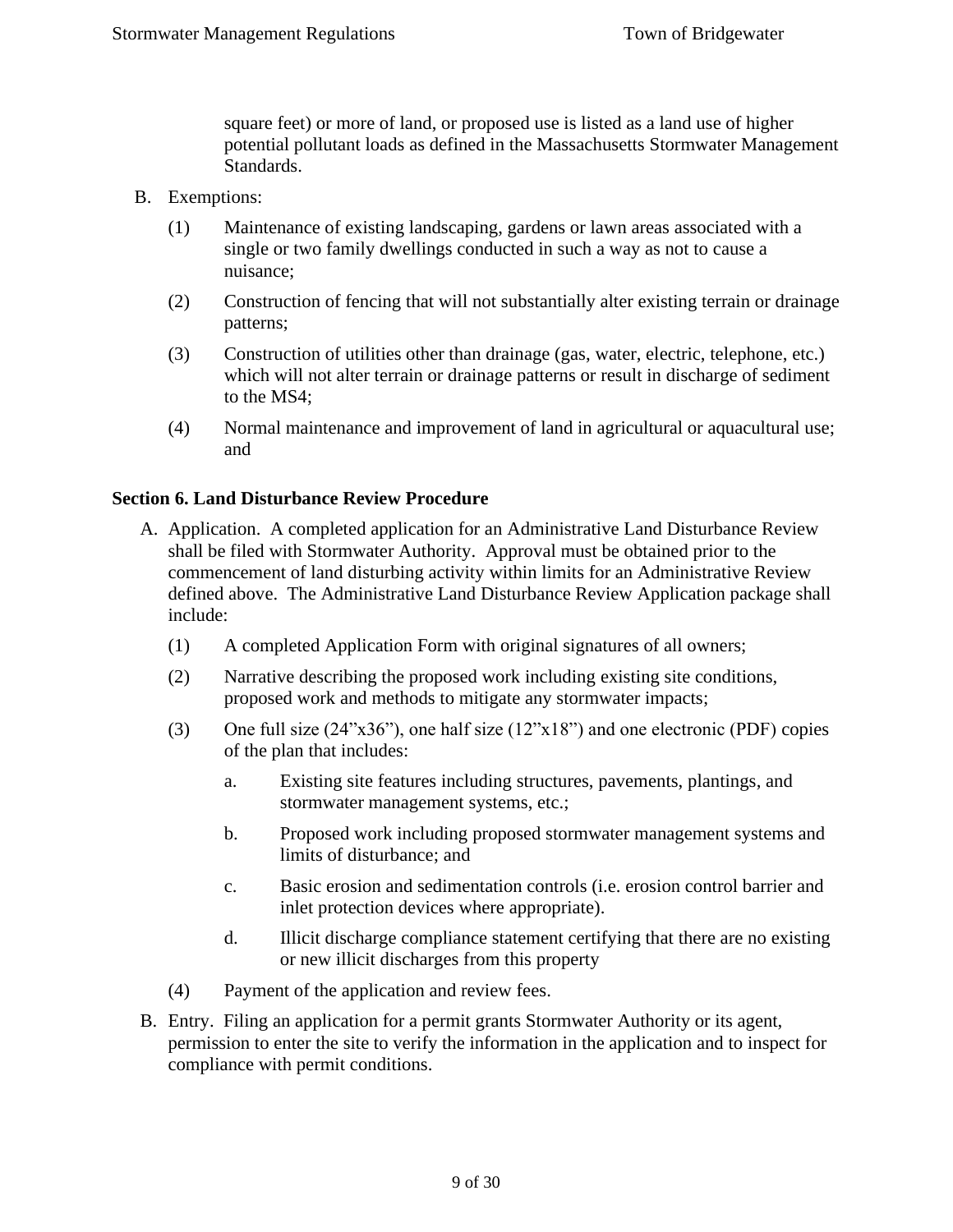- C. Information requests. The applicant shall submit all additional information requested by the Stormwater Authority to issue a decision on the application.
- D. Action by Stormwater Authority.

Within 21 days of receipt of a complete application, the Stormwater Authority shall either:

- (1) Approve the Administrative Land Disturbance Review Application if it finds that the proposed plan will protect the MS4 system, water resources and meets the objectives and requirements of these regulations;
- (2) Approve the Administrative Land Disturbance Review Application with conditions, modifications or restrictions that the Stormwater Authority determines are required to ensure that the project will protect water resources and meets the objectives and requirements of these regulations;
- (3) Require submission of a Land Disturbance Permit Application if the project will disturb land beyond Administrative Review thresholds or in the opinion of the Stormwater Authority requires more extensive review.
- (4) Disapprove the Land Disturbance Permit Review and deny the permit if it finds that the proposed plan will not protect water resources or fails to meet the objectives and requirements of these regulations.
- (5) Disapprove the Land Disturbance Permit Review "without prejudice" where an applicant fails to provide requested additional information or review fees that in the Stormwater Authority's opinion is needed to adequately describe or review the proposed project.
- E. Fee Structure. Each application must be accompanied by the appropriate application fee as established by the Stormwater Authority. Applicants shall pay review fees as determined by the Stormwater Authority sufficient to cover any expenses connected with the review of the Land Disturbance Permit Application before the review process commences. The Stormwater Authority is authorized to retain a Registered Professional Engineer or other professional consultant to advise the Stormwater Authority on any or all aspects of the Application.
- F. Project Changes. The permittee, or their agent, must notify the Stormwater Authority in writing of any change or alteration of a land-disturbing activity authorized in an Administrative Land Disturbance Review approval before any change or alteration occurs. If the Stormwater Authority determines that the change or alteration is significant, based on the design requirements listed in Section 7.B. and accepted construction practices, the Stormwater Authority may require that a Land Disturbance Permit application be filed. If any change or alteration from the Administrative Land Disturbance Review approval occurs during any land disturbing activities, the Stormwater Authority may require the installation of interim erosion and sedimentation control measures before approving the change or alteration.

#### <span id="page-9-0"></span>**Section 7. Land Disturbance Permit and Procedure**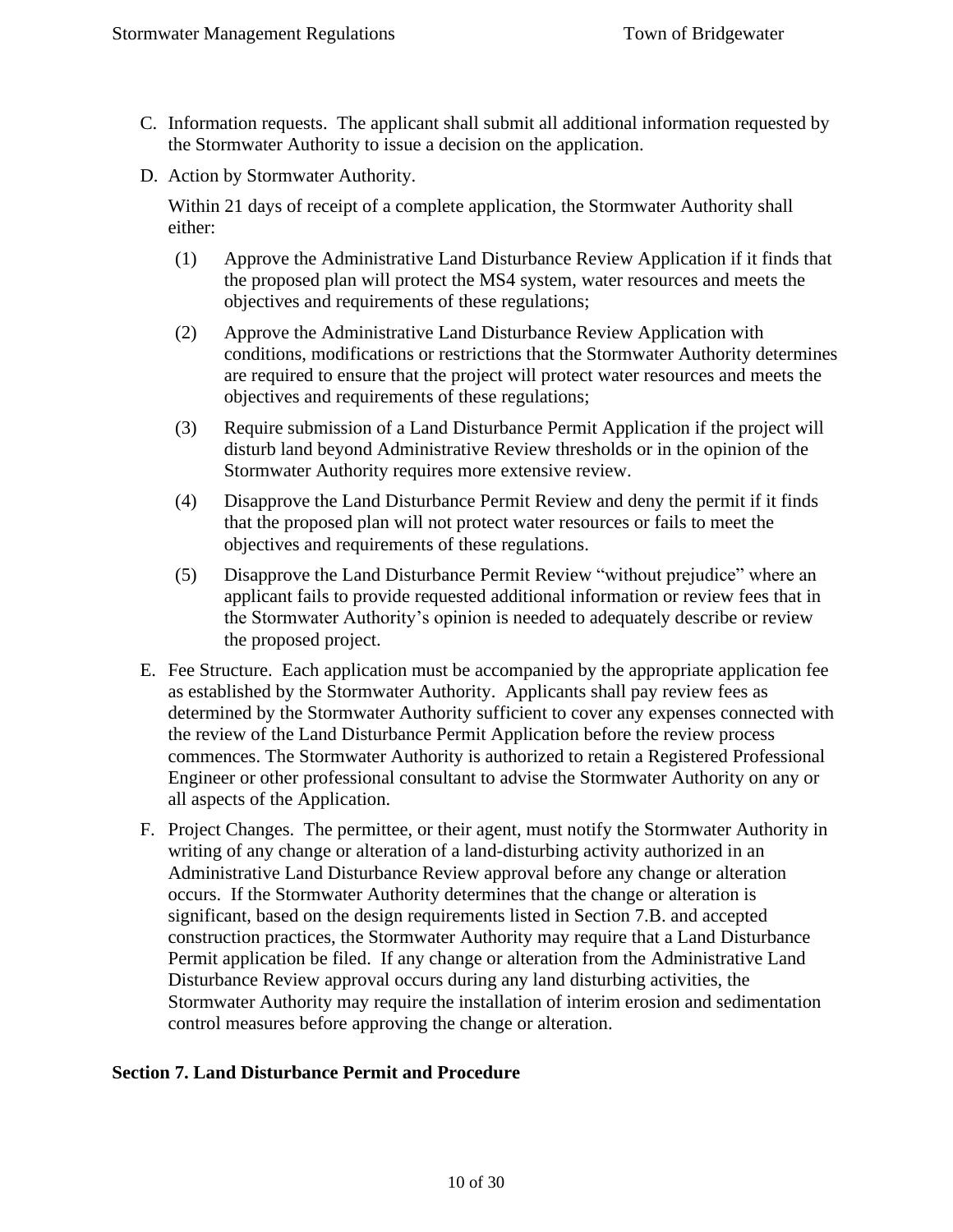- A. A Land Disturbance Permit is required for disturbance of one-half acre (21,780 square feet) or more of land, or proposed use is listed as a land use of higher potential pollutant loads as defined in the Massachusetts Stormwater Management Standards. The Land Disturbance Permit Application package shall be submitted via hand delivery or certified mail to the Stormwater Authority and shall include:
	- (1) A completed Application Form with original signatures of all owners;
	- (2) One full size (24"x36") and one electronic (PDF)of the:
		- a. Stormwater Management Plan (See §8.C)
		- b. Erosion and Sediment Control Plan (See §9.E)
		- c. Operation and Maintenance Plan (See §10.B)
		- d. Illicit discharge compliance statement signed by the Owner and Registered Professional Engineer certifying that there are no existing or new illicit discharges from this property
	- (3) Payment of the application, review and advertising fees; and,
	- (4) A copy of the certified abutters list, affidavit, and letter mailed to abutters (see Section B. below).
- B. Abutter Notification: Any person filing a Land Disturbance Permit with the Stormwater Authority shall at the same time give written notice thereof, by certified mail (return receipt requested), certificates of mailing or hand delivery, to all abutters within 100 feet of the property line. The applicant shall provide notification at the mailing addresses shown on the most recent applicable tax list certified by the assessor. The notice shall state a brief description of the project and the date of any public hearing, if known. Mailing at least 7 days prior to the public hearing shall constitute timely notice. An affidavit of the person providing such notice, with a copy of the notice mailed or delivered, shall be filed with the Stormwater Authority.
- C. Determination of Completeness: The Stormwater Authority shall make a determination as to the completeness of the application and adequacy of the materials submitted. No review or hearing shall take place until the application has been found to be complete.
- D. Fee Structure. Each application must be accompanied by the appropriate application fee as established by the Stormwater Authority. Applicants shall pay review fees as determined by the Stormwater Authority sufficient to cover any expenses connected with the review of the Land Disturbance Permit Application before the review process commences. The Stormwater Authority is authorized to retain a Registered Professional Engineer or other professional consultant to advise the Stormwater Authority on any or all aspects of the Application.
- E. Entry. Filing an application for a permit grants the Stormwater Authority or its agent, permission to enter the site to verify the information in the application and to inspect for compliance with permit conditions.
- F. Stormwater Authority to provide one copy of the application package to the Planning Board, Board of Health, Conservation Commission, or Department of Public Works as appropriate.
- G. Application is available for review by appointment with the Conservation Agent.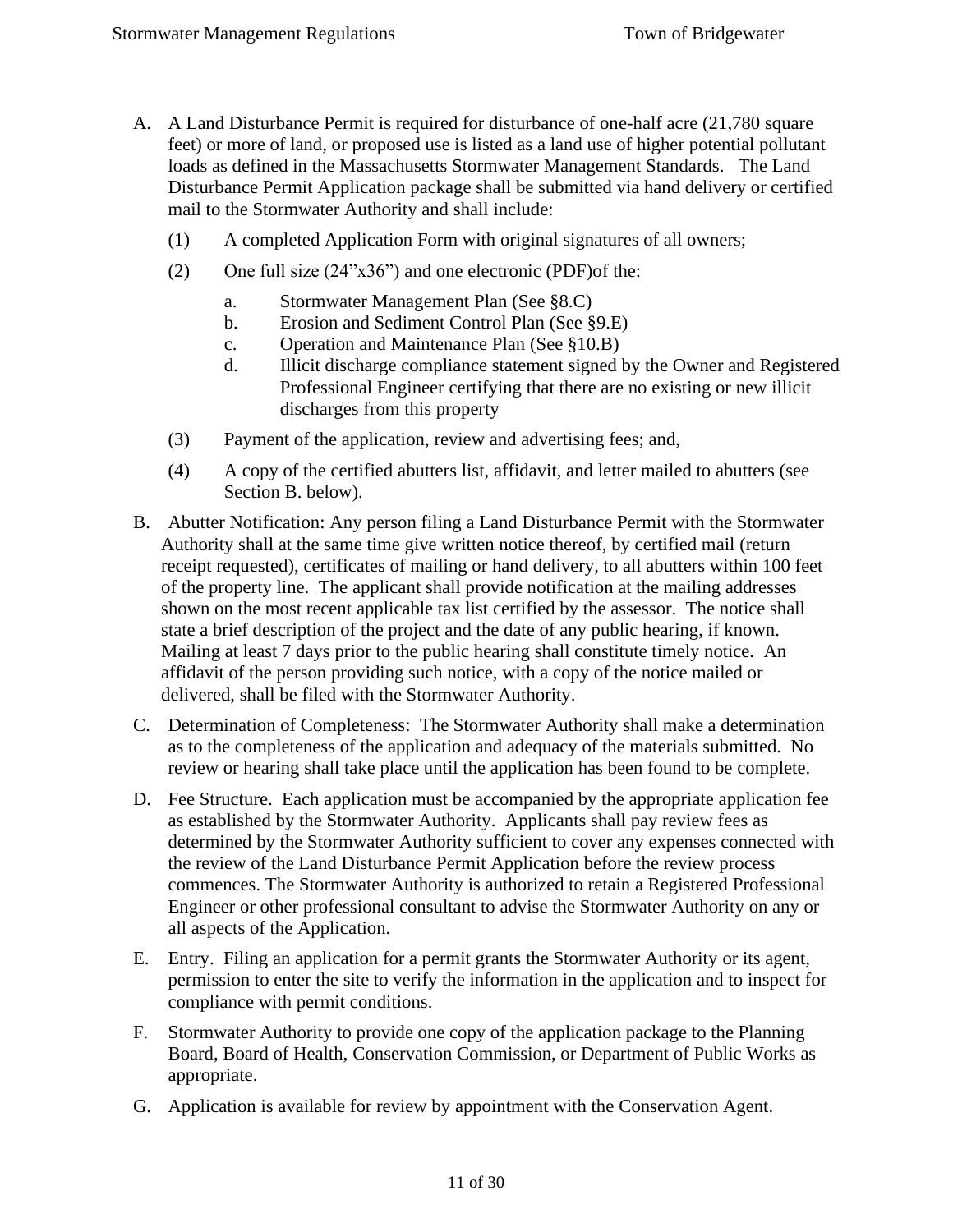- H. Information requests. The applicant shall submit all additional information requested by the Stormwater Authority to issue a decision on the application.
- I. Action by the Stormwater Authority.

A public hearing shall be held by the Stormwater Authority within 21 days of receipt of a complete application. Within 21 days of the close of the public hearing, the Stormwater Authority shall either:

- (1) Approve the Land Disturbance Permit Application and issue a permit if it finds that the proposed plan will protect water resources and meets the objectives and requirements of this by-law;
- (2) Approve the Land Disturbance Permit Application and issue a permit with conditions, modifications or restrictions that the Stormwater Authority determines are required to ensure that the project will protect water resources and meets the objectives and requirements of these regulations;
- (3) Disapprove the Land Disturbance Permit Application and deny the permit if it finds that the proposed plan will not protect water resources or fails to meet the objectives and requirements of these regulations.
- (4) Disapprove the Land Disturbance Permit Application "without prejudice" where an applicant fails to provide requested additional information or review fees that in the Stormwater Authority's opinion is needed to adequately describe or review the proposed project.
- J. Final Approval. Final approval, if granted, shall be endorsed on the Stormwater Management Permit by the Stormwater Authority (or by the signature of the person officially authorized by the Stormwater Authority).
- K. Project Changes. The permittee, or their agent, must notify the Stormwater Authority in writing of any change or alteration of a land-disturbing activity authorized in a Land Disturbance Permit before any change or alteration occurs. If the Stormwater Authority determines that the change or alteration is significant, based on the design requirements listed in Section 7.B. and accepted construction practices, the Stormwater Authority may require that an amended Land Disturbance Permit application be filed. If any change or alteration from the Land Disturbance Permit occurs during any land disturbing activities, the Stormwater Authority may require the installation of interim erosion and sedimentation control measures before approving the change or alteration.

#### <span id="page-11-0"></span>**Section 8. Stormwater Management Plan**

- A. The application for a Land Disturbance Permit shall include the submittal of a Stormwater Management Plan to the Stormwater Authority. This Stormwater Management Plan shall contain sufficient information for the Stormwater Authority to evaluate the environmental impact, effectiveness, and acceptability of the site planning process and the measures proposed by the applicant to reduce adverse impacts from stormwater runoff during construction, and on a long-term basis.
- B. The Plan shall be designed to meet the Massachusetts Stormwater Management Standards as further defined in the Massachusetts Stormwater Handbook and any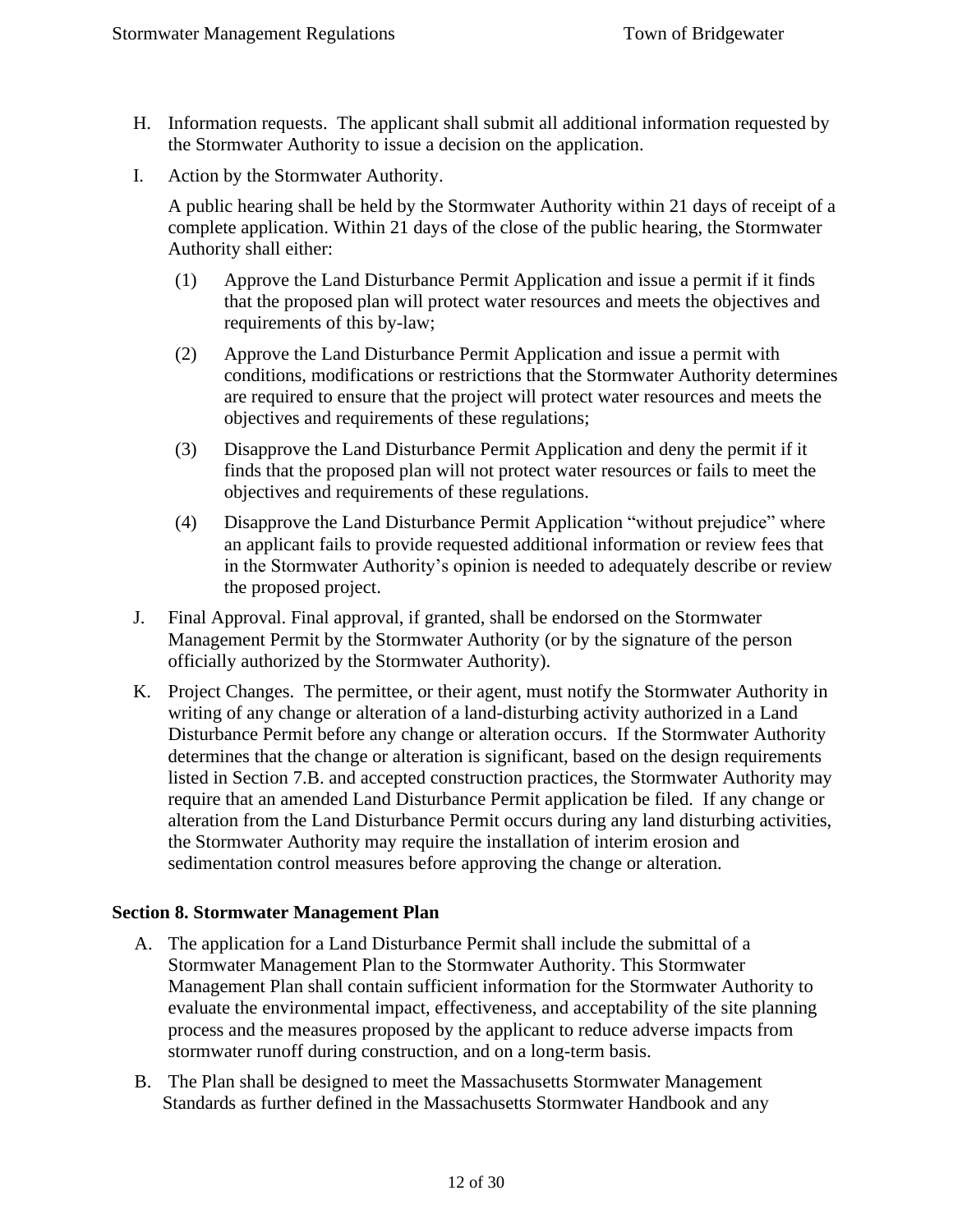additional standards required by these regulations or regulations adopted hereunder. To the extent that any project within the jurisdiction of these regulations is located in an area subject to one or more pollutant-specific Total Maximum Daily Loads (TMDLs), such project is required to implement structural and non-structural stormwater best management practices (BMPs) that are consistent with each such TMDL and its associated Waste Load Allocation (for point sources) and Load Allocation (for nonpoint sources). The U.S. EPA/MassDEP or Stormwater Authority may develop, publish and periodically revise one or more pollutant-specific guidance documents describing the geographic applicability of each TMDL and identifying BMPs that individually or in combination are considered to be consistent with the TMDL**(**s).

- C. The Stormwater Management Plan shall fully describe the project in narrative, drawings, and calculations. It shall at a minimum include:
	- (1) Contact Information. The name, address, and telephone number of all persons having a legal interest in the property and the tax reference number and parcel number of the property or properties affected;
	- (2) Narrative describing:
		- (a) Purpose
		- (b) Methodologies and assumptions
		- (c) Existing and proposed uses and conditions
		- (d) Project impacts and mitigation techniques including:
			- i. Summary of proposed land area to be cleared, proposed impervious area, work within of regulated wetland resources areas, aquifer protection zones, earthwork within 4 feet of seasonal high groundwater elevations, and other sensitive environmental areas.
			- ii. Low impact development (LID) techniques considered for this project and an explanation as to why they were included or excluded from the project.
			- iii. Best management practices proposed for this project.
			- iv. Identifying the immediate down gradient waterbody(s) that stormwater runoff from the project site discharges to, EPA's waterbody assessment and TMDL status of the waterbody(s), <http://www.epa.gov/region1/npdes/stormwater/ma.html> and the LIDs and BMPs included in the project to address the pollutant(s) of concern
		- (e) Summary of pre and post development peak rates and volumes of stormwater runoff to show no adverse impacts to down-gradient properties, stormwater management systems and wetland resources.
		- (f) Conclusions
	- (3) Plans
		- (a) Portion of the USGS Map indicating the site locus and properties within a minimum of 500 feet of project property line
		- (b) Existing conditions and proposed design plans showing:
			- i. Buildings and/or structures including materials, approximate height and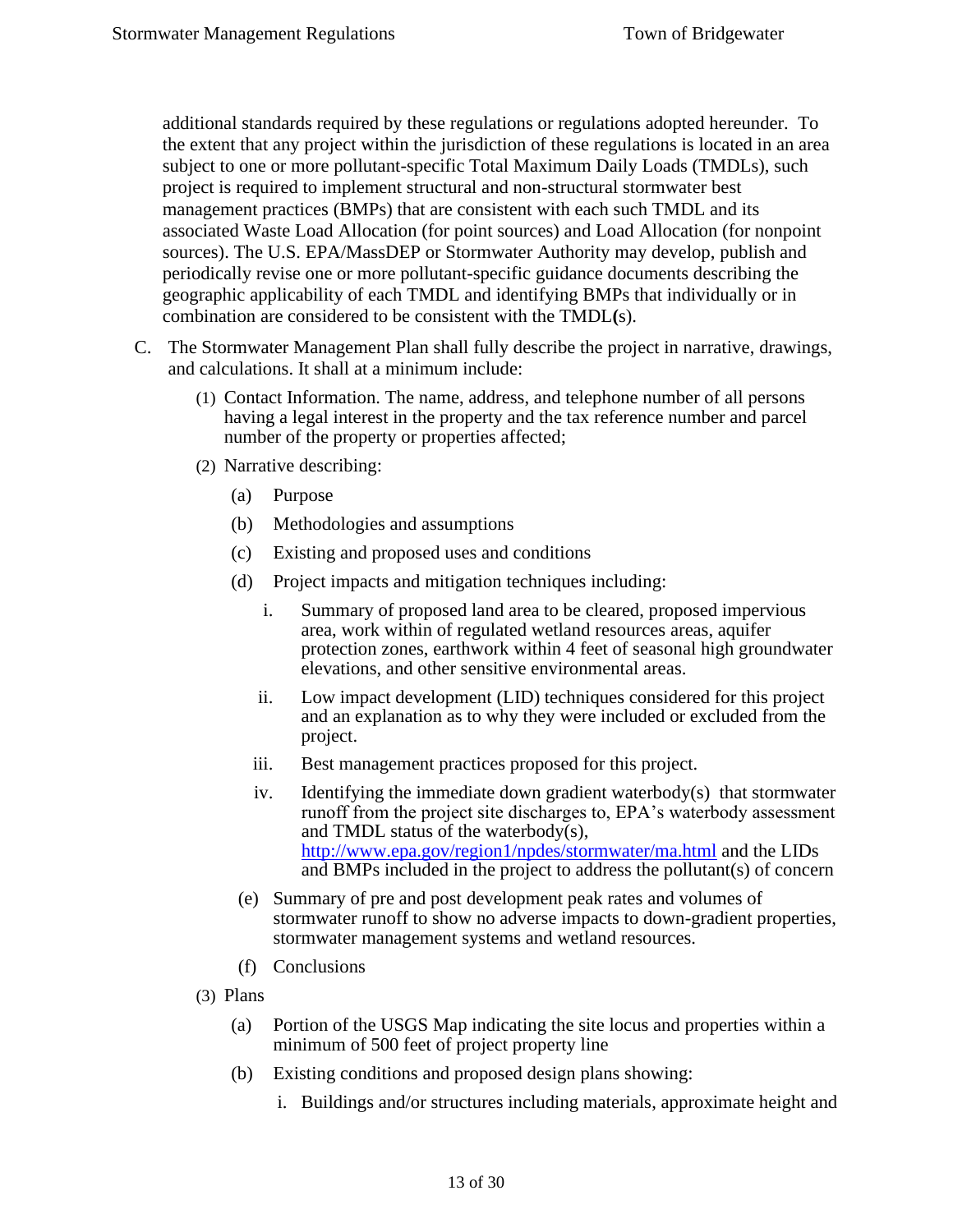- ii. Utilities including size, material and invert data
- iii. Regulated wetland resource areas within proximity of the site
- (c) Stormwater management design plan(s) and details showing:
	- i. Location, size, material, invert data and details for all existing and proposed stormwater management system components including structures, pipes, swales, detention, retention, and infiltration systems and any other LID techniques or BMPs.
	- ii. Profiles of drainage trunk lines
	- iii. Drainage easements
- (d) Separate pre and post condition watershed plans indicating:
	- i. Structures, pavements, surface vegetation and other ground cover materials
	- ii. Topography sufficient to delineate watershed areas and cut and fill areas
	- iii. Point(s) of analysis
	- iv. Watershed areas including upgradient and /or offsite areas that contribute stormwater flow onto the project site, labeled to be easily identified in calculations. Total pre and post watershed areas must be equivalent.
	- v. Breakdown summary of various surface conditions by soil hydrologic group rating and cover type
	- vi. Flow path for time of concentration (Tc) calculation
- (4) Calculations
	- (a) Hydrologic calculation to determine pre and post peak rates and volumes of stormwater runoff for 2, 10, 25 and 100 year 24 hour storm events
	- (b) Groundwater recharge calculations and BMP drawdown (time to empty)
	- (c) Water quality calculations including (if applicable):
		- i. TSS removal calculation for each watershed
		- ii. Specific BMPs utilized in critical areas
		- iii. Specific BMPs utilized for land uses of higher potential pollutant loads
		- iv. Specific treatment for pollutants causing impairment of down-gradient waterbody(s), identified by EPA and MassDEP
	- (d) Hydraulic calculations to size drainage pipes, swales and culverts
	- (e) Supplemental calculations for sizing LID and BMPs and addressing impairments to waterbodies
- (5) Soil mapping and test data
- (6) MassDEP Checklist for Stormwater Report completed, stamped and signed by a Professional Engineer (PE) licensed in the Commonwealth of Massachusetts to certify that the Stormwater Management Plan is in accordance with the criteria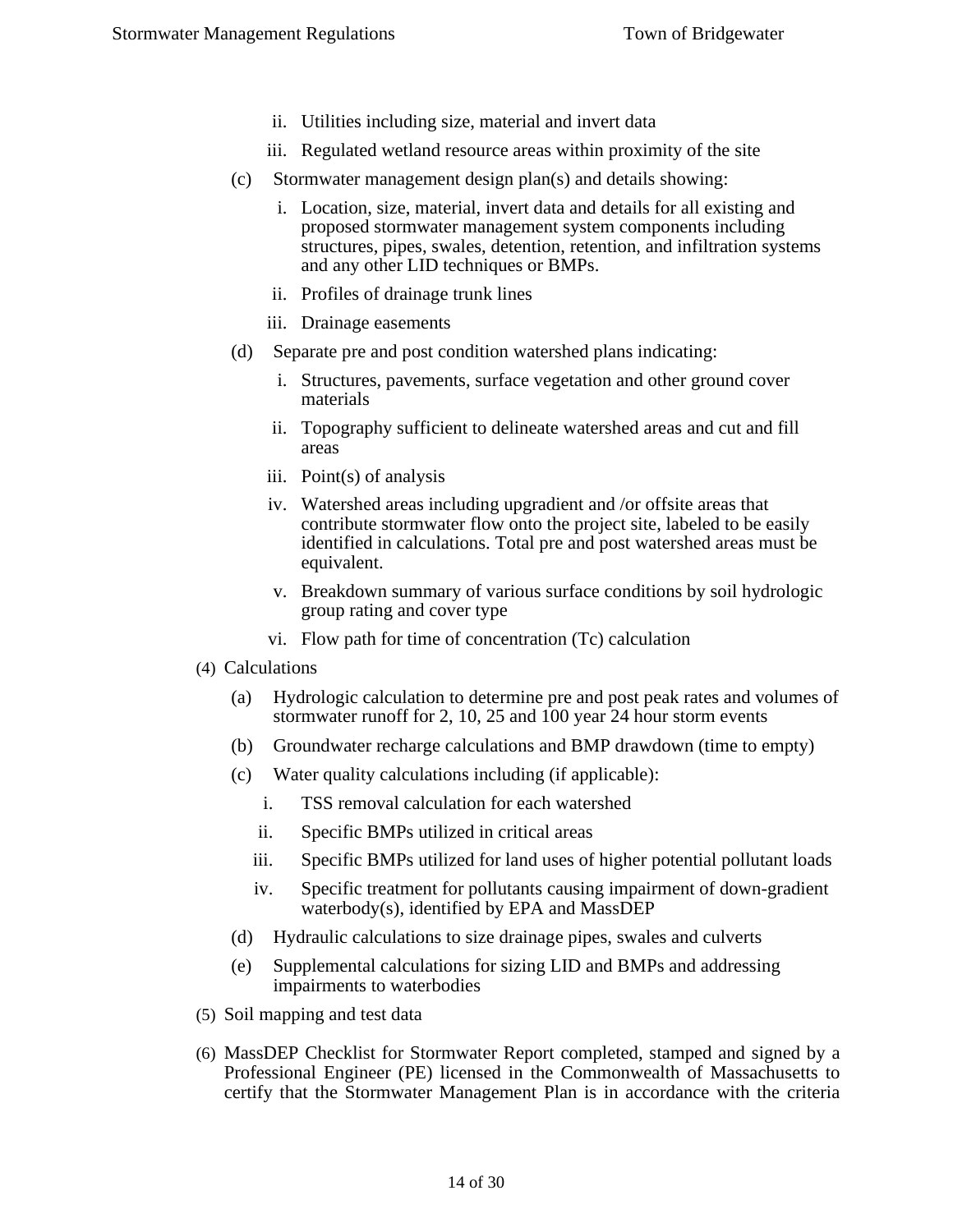established in the MassDEP Stormwater Management Standards, Bridgewater Stormwater Management By-law and these Regulations.

(7) Any other information requested by the Stormwater Authority.

#### <span id="page-14-0"></span>**Section 9. Erosion and Sedimentation Control Plan**

- A. The Erosion and Sediment Control Plan shall be designed to ensure compliance with these Regulations and if applicable (for projects disturbing in excess of one acre of land), the NPDES General Permit for Storm Water Discharges From Construction Activities. In addition, the plan shall ensure that the Massachusetts Surface Water Quality Standards (314 CMR 4.00) are met in all seasons. Refer to the latest version of the *Massachusetts Erosion and Sediment Control Guidelines for Urban & Suburban Areas* for detailed guidance.
- B. If a project requires a Stormwater Pollution Prevention Plan (SWPPP) per the NPDES General Permit for Storm Water Discharges From Construction Activities (and as amended), then the permittee is required to submit a complete electronic copy of the SWPPP (including the signed Notice of Intent and approval letter) for approval by the Town. If the SWPPP meets the requirements of the General Permit, it will be considered equivalent to the Erosion and Sediment Control Plan described in this section.
- C. The Owner and / or Contractor shall maintain a copy on site of the Erosion and Sediment Control Plan and / or SWPPP and all other permit documents submitted by the authority. Upon request by the Town copies maintenance documents and or inspection reports shall be provided to the Town to show compliance with the Erosion and Sediment Control Plan and / or SWPPP.
- D. The Erosion and Sediment Control Plan shall contain sufficient information to describe the nature and purpose of the proposed development, pertinent conditions of the site and the adjacent areas, and proposed erosion and sedimentation controls. The plan shall also describe measures to control construction wastes including but not limited to construction materials, concrete truck wash out and chemicals. The applicant shall submit such material as is necessary to show that the proposed development will comply with the design requirements listed in Section 7.B. below.
- E. Erosion and Sedimentation Control Plan Content. The Plan shall contain the following information:
	- (1) Names, addresses, and telephone numbers of the owner, applicant, and person(s) or firm(s) preparing the plan;
	- (2) Title, date, north arrow, names of abutters, scale, legend, and locus map;
	- (3) Location and description of natural features including:
		- (a) Watercourses and waterbodies, wetland resource areas and all floodplain information, including the 100-year flood elevation based upon the most recent Flood Insurance Rate Map, or as calculated by a professional engineer for areas not assessed on these maps;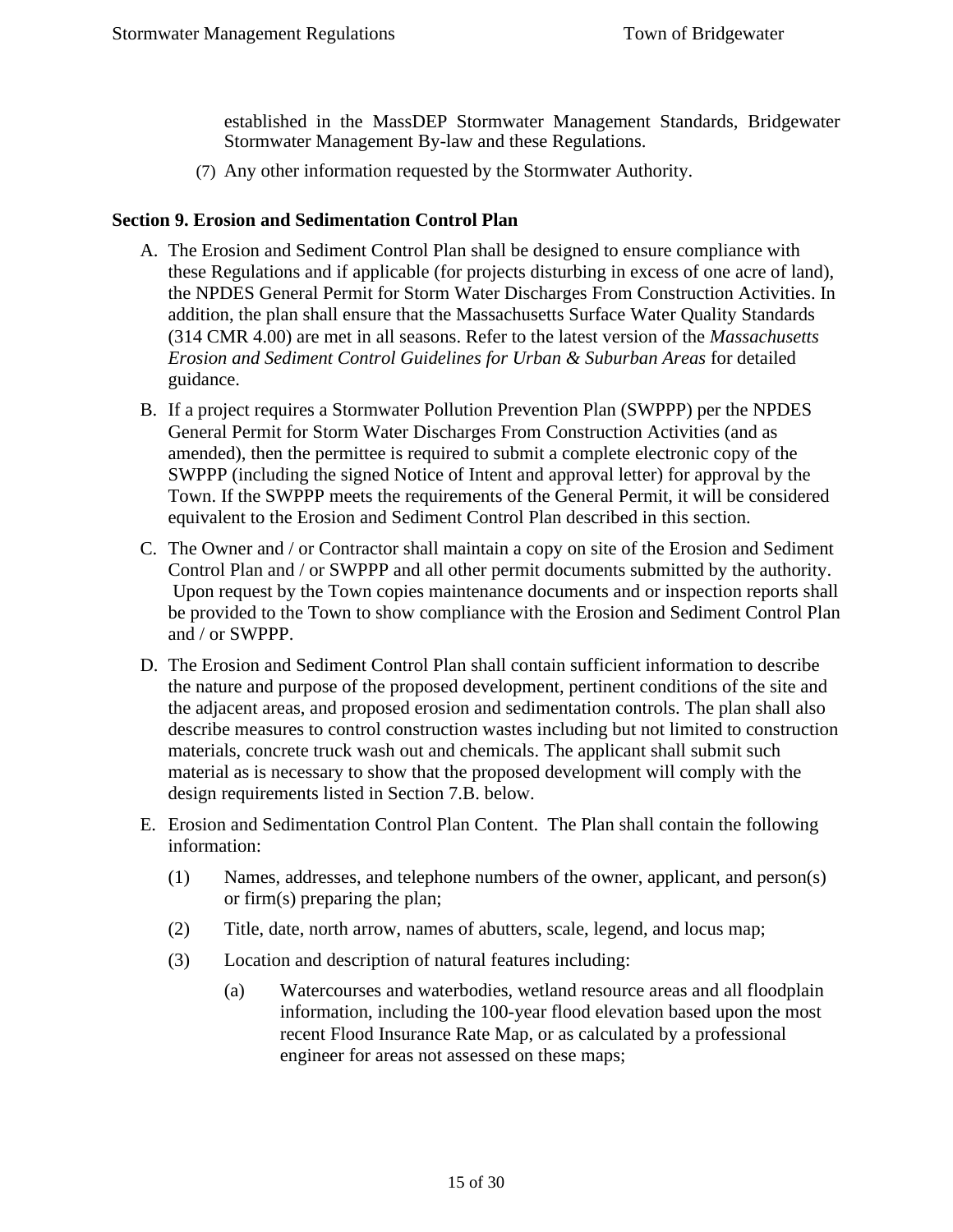- (b) Existing vegetation including tree lines, canopy layer, shrub layer, and ground cover, and trees with a caliper twelve (12) inches or larger, noting specimen trees and forest communities; and
- (c) Habitats mapped by the Massachusetts Natural Heritage & Endangered Species Program as Endangered, Threatened or of Special Concern, Estimated Habitats of Rare Wildlife and Certified Vernal Pools, and Priority Habitats of Rare Species within five hundred (500) feet of any construction activity.
- (4) Lines of existing abutting streets showing drainage and driveway locations and curb cuts;
- (5) Existing soils, volume and nature of imported soil materials;
- (6) Topographical features including existing and proposed contours at intervals no greater than two (2) feet with spot elevations provided where needed;
- (7) Surveyed property lines showing distances and monument locations, all existing and proposed easements, rights-of-way, and other encumbrances, the size of the entire parcel, and the delineation and number of square feet of the land area to be disturbed;
- (8) Drainage patterns and approximate slopes anticipated after major grading activities (Construction Phase Grading Plans);
- (9) Location and details of erosion and sediment control measures with a narrative of the construction sequence/phasing of the project, including both operation and maintenance for structural and non-structural measures, interim grading, and material stockpiling areas;
- (10) Path and mechanism to divert uncontaminated water around disturbed areas, to the maximum extent practicable;
- (11) Location and description of industrial discharges to be covered by this permit;
- (12) Stormwater runoff calculations in accordance with the Department of Environmental Protection's Stormwater Management Policy;
- (13) Location and description of and implementation schedule for temporary and permanent seeding, vegetative controls, and other stabilization measures;
- (14) A description of construction and waste materials expected to be stored on-site. The Plan shall include a description of controls to reduce pollutants from these materials, including storage practices to minimize exposure of the materials to stormwater, and spill prevention and response;
- (15) A description of provisions for phasing the project where one acre of area or greater is to be altered or disturbed;
- (16) Plans must be stamped and certified by a qualified Professional Engineer registered in Massachusetts or a Certified Professional in Erosion and Sediment Control; and
- (17) Such other information as is required by the Stormwater Authority.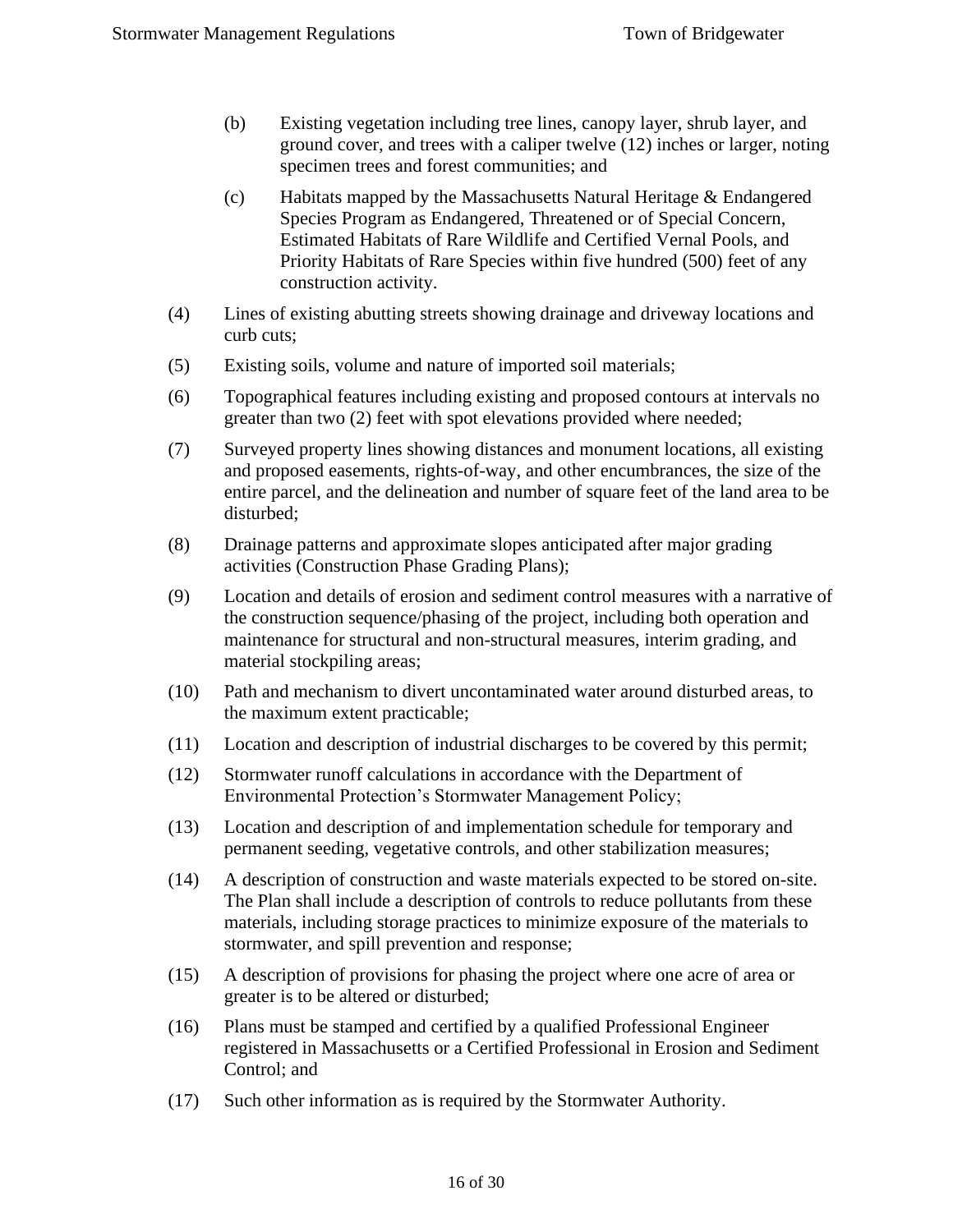#### <span id="page-16-0"></span>**Section 10. Operation and Maintenance Plan**

- A. A standalone Operation and Maintenance Plan (O&M Plan) is required at the time of application for all projects with constructed stormwater BMPs and stormwater management practices. The O&M Plan shall be designed to ensure compliance with the Permit and these Regulations and ensure that the Massachusetts Surface Water Quality Standards (314 CMR 4.00) are met in all seasons and throughout the life of the system. The Owner and / or Contractor shall maintain a copy on site of the Operation and Maintenance Plan and all other permit documents submitted by the Authority. Upon request by the Town copies maintenance documents and or inspection reports shall be provided to the Town to show compliance with the Operation and Maintenance Plan. The Applicant shall provide copies of the Operation and Maintenance Plan to all persons responsible for maintenance and repairs and the Town upon request.
- B. The O&M Plan shall include:
	- (1) The name(s) of the owner(s) for all components of the system;
	- (2) A map showing the location of the systems and facilities including all structural and nonstructural stormwater best management practices (BMPs), catch basins, manholes/access lids, pipes, and other stormwater devices. The plan showing such systems and facilities to be privately maintained, including associated easements shall be recorded with the Plymouth County Registry of Deeds prior to issuance of a Certificate of Compliance by the Stormwater Authority.
	- (3) Maintenance Agreement with the Stormwater Authority that specifies:
		- (a) The names and addresses of the person(s) responsible for operation and maintenance;
		- (b) The person(s) financially responsible for maintenance and emergency repairs;
		- (c) An Inspection and Maintenance Schedule for all stormwater management facilities including routine and non-routine maintenance tasks to be performed. Where applicable, this schedule shall refer to the Maintenance Criteria provided in the Stormwater Handbook or the E.P.A. National Menu of Stormwater Best Management Practices or equivalent;
		- (d) Instructions for routine and long-term operation and maintenance shall have sufficient detail for responsible parties to perform necessary maintenance activities and prevent actions that may adversely affect the performance of each structural and/or nonstructural stormwater BMP.
		- (e) A list of easements with the purpose and location of each; and
		- (f) The signature(s) of the owner(s) and all persons responsible for operation and maintenance, financing, and emergency repairs, as defined in the Maintenance Agreement, if maintenance is to be performed by an entity other than the owner.
	- (4) Stormwater Management Easement(s)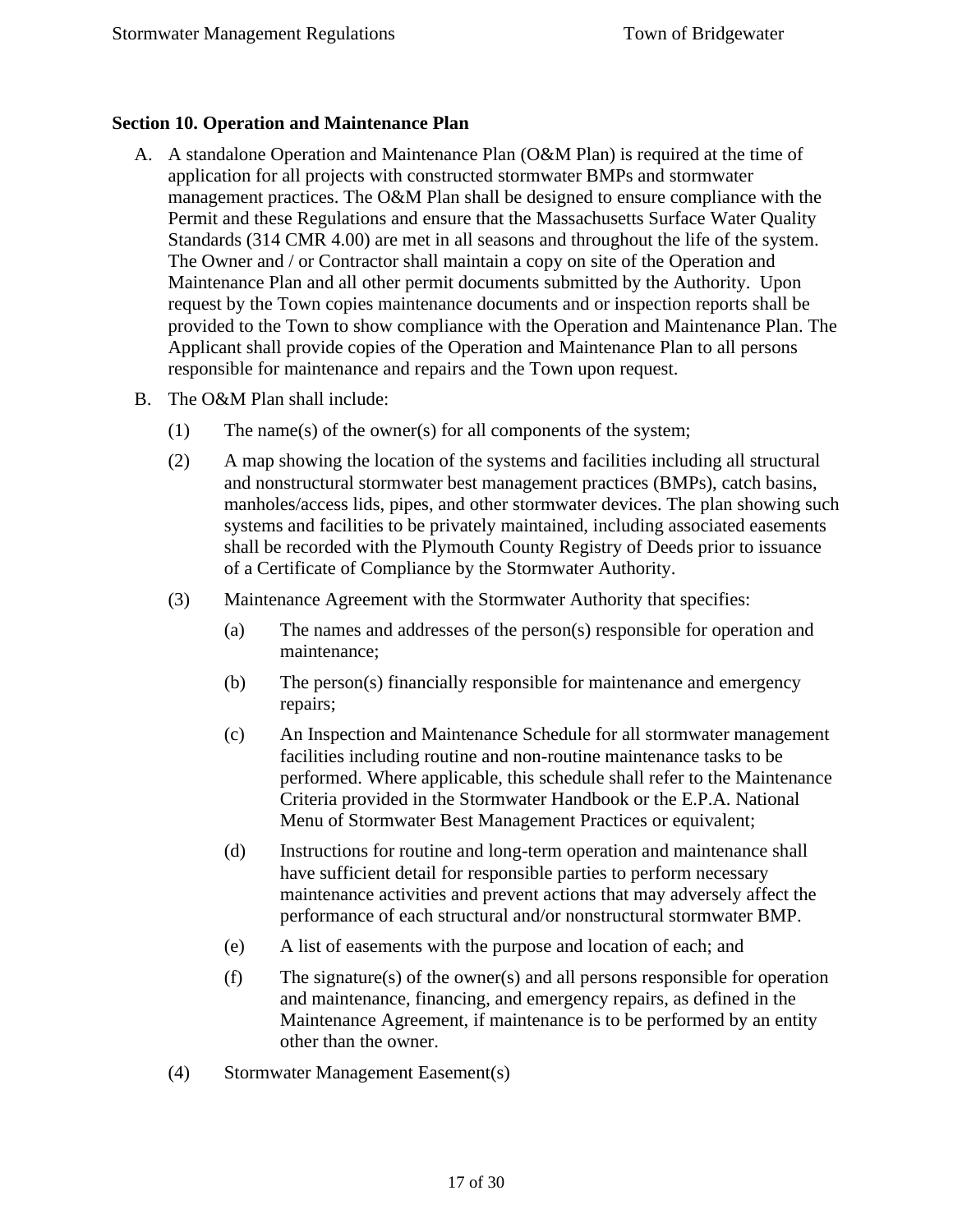- (a) Stormwater Management easements shall be provided by the property owner(s) to Town and Home Owner Association as necessary for:
	- i. Access for facility inspections and maintenance;
	- ii. Preservation of stormwater runoff conveyance, infiltration, and detention areas and facilities, including flood ways for the 100 year storm event; and
	- iii. Direct maintenance access by heavy equipment to structures requiring maintenance a minimum of 20 feet wide or as directed by the Town.
- (b) The purpose of each easement shall be specified in the Maintenance Agreement signed by the property owner and approved by Stormwater Authority or Town Counsel.
- (c) Stormwater Management easements are required for all areas used for permanent stormwater control, unless a waiver is granted by the Stormwater Authority.
- (d) Easements shall be recorded with the Bristol Registry of Deeds prior to issuance of a Certificate of Compliance by the Stormwater Authority.
- (5) Changes to Operation and Maintenance Plans
	- (a) The owner(s) of record of the Stormwater Management system must notify the Stormwater Authority of changes in ownership, assignment of Operation and Maintenance responsibilities, or assignment of financial responsibility within 30 days of the change in ownership. The owner of record shall be responsible for Operation and Maintenance activities until a copy of the updated Operation and Maintenance Plan has been furnished to the Stormwater Authority signed by the new owner or any new responsible person.
	- (b) The maintenance schedule in the Maintenance Agreement may be amended to achieve the purposes of the Stormwater Management By-law by mutual agreement of the Stormwater Authority and the Responsible Parties. Amendments must be in writing and signed by all Responsible Parties. Responsible Parties shall include owner(s), persons with financial responsibility, and persons with operational and/or maintenance responsibility.

#### <span id="page-17-0"></span>**Section 11. Performance and Design Standards**

- A. Design of stormwater management system(s) and components
	- (1) Developments are to be designed to provide for adequate collection and disposal of stormwater runoff from the project site in accordance with MassDEP Stormwater Management Standards and Details, and Rules and Regulations Governing the Subdivision of Land in the Town of Bridgewater, MA. If there is a conflict between these regulations the more stringent requirement shall apply.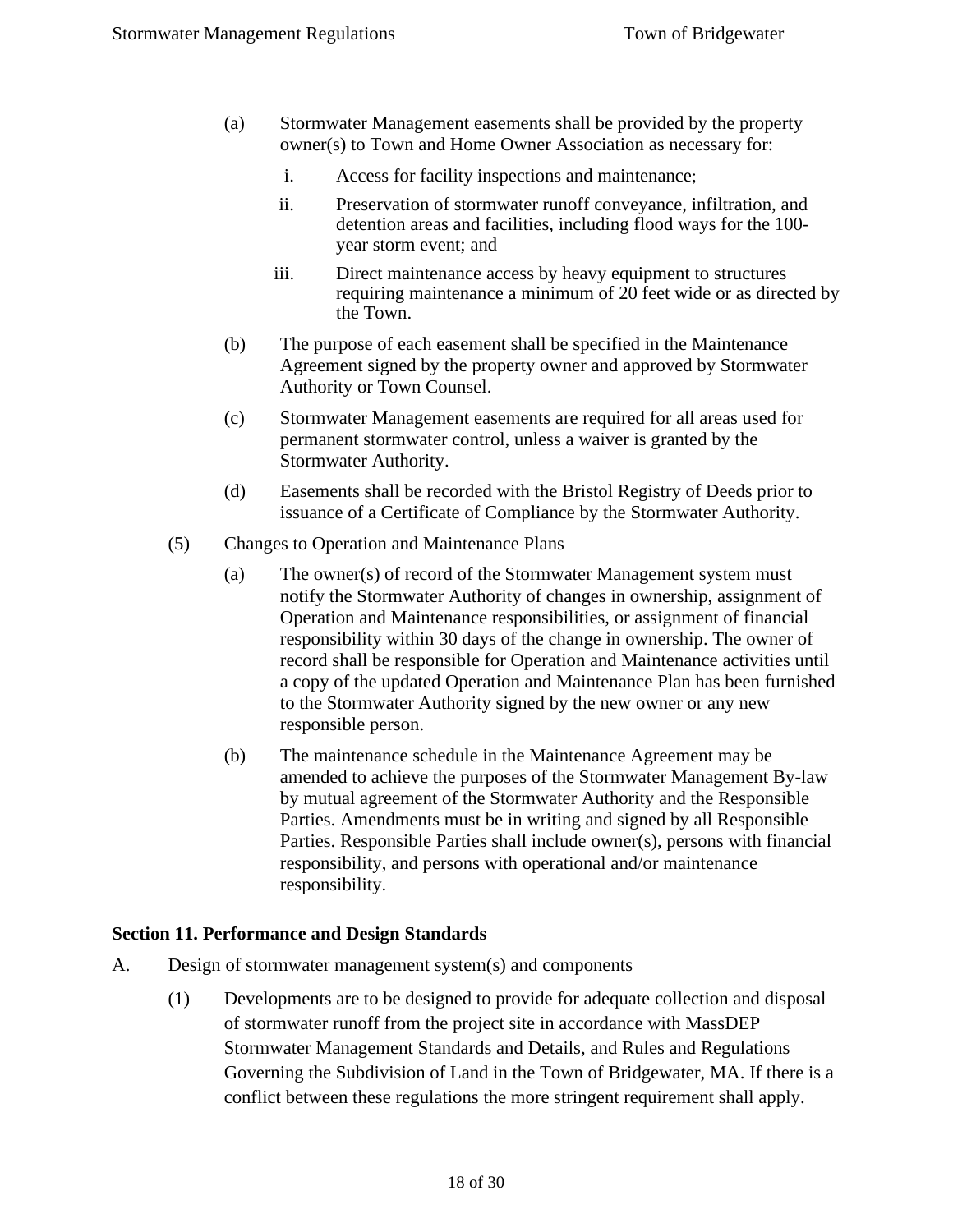- (2) Stormwater management systems for New Development projects are also to meet minimum requirements of the *General Permit for Stormwater Discharges From Small Municipal Separate Storm Sewer Systems in Massachusetts* (MS4 Permit) including the following:
	- (a) Retain the volume of runoff equivalent to, or greater than, one (1.0) inch multiplied by the total post-construction impervious surface area on the site AND/OR
	- (b) Remove 90% of the average annual (not per storm) load of Total Suspended Solids (TSS) generated from the total post-construction impervious area on the site AND 60% of the average annual (not per storm) load of Total Phosphorus (TP) generated from the total postconstruction impervious surface area on the site. Pollutant removal shall be calculated consistent with EPA Region 1's BMP Performance Extrapolation Tool or other BMP performance evaluation tool provided by EPA Region 1, where available. If EPA Region 1 tools do not address the planned or installed BMP performance any federally or State approved BMP design guidance or performance standards (e.g. State stormwater handbooks and design guidance manuals) may be used to calculate BMP performance.
- (3) Stormwater management systems for Redevelopment projects are to meet the minimum requirement of the *General Permit for Stormwater Discharges From Small Municipal Separate Storm Sewer Systems in Massachusetts* (MS4 Permit) including the following:
	- (a) Retain the volume of runoff equivalent to, or greater than, 0.80 inch multiplied by the total post-construction impervious surface area on the site AND/OR
	- (b) Remove 80% of the average annual (not per storm) post-construction load of Total Suspended Solids (TSS) generated from the total postconstruction impervious area on the site AND 50% of the average annual (not per storm) load of Total Phosphorus (TP) generated from the total post-construction impervious surface area on the site. Pollutant removal shall be calculated consistent with EPA Region 1's BMP Performance Extrapolation Tool or other BMP performance evaluation tool provided by EPA Region 1 where available. If EPA Region 1 tools do not address the planned or installed BMP performance any federally or State approved BMP design guidance or performance standards (e.g. State stormwater handbooks and design guidance manuals) may be used to calculate BMP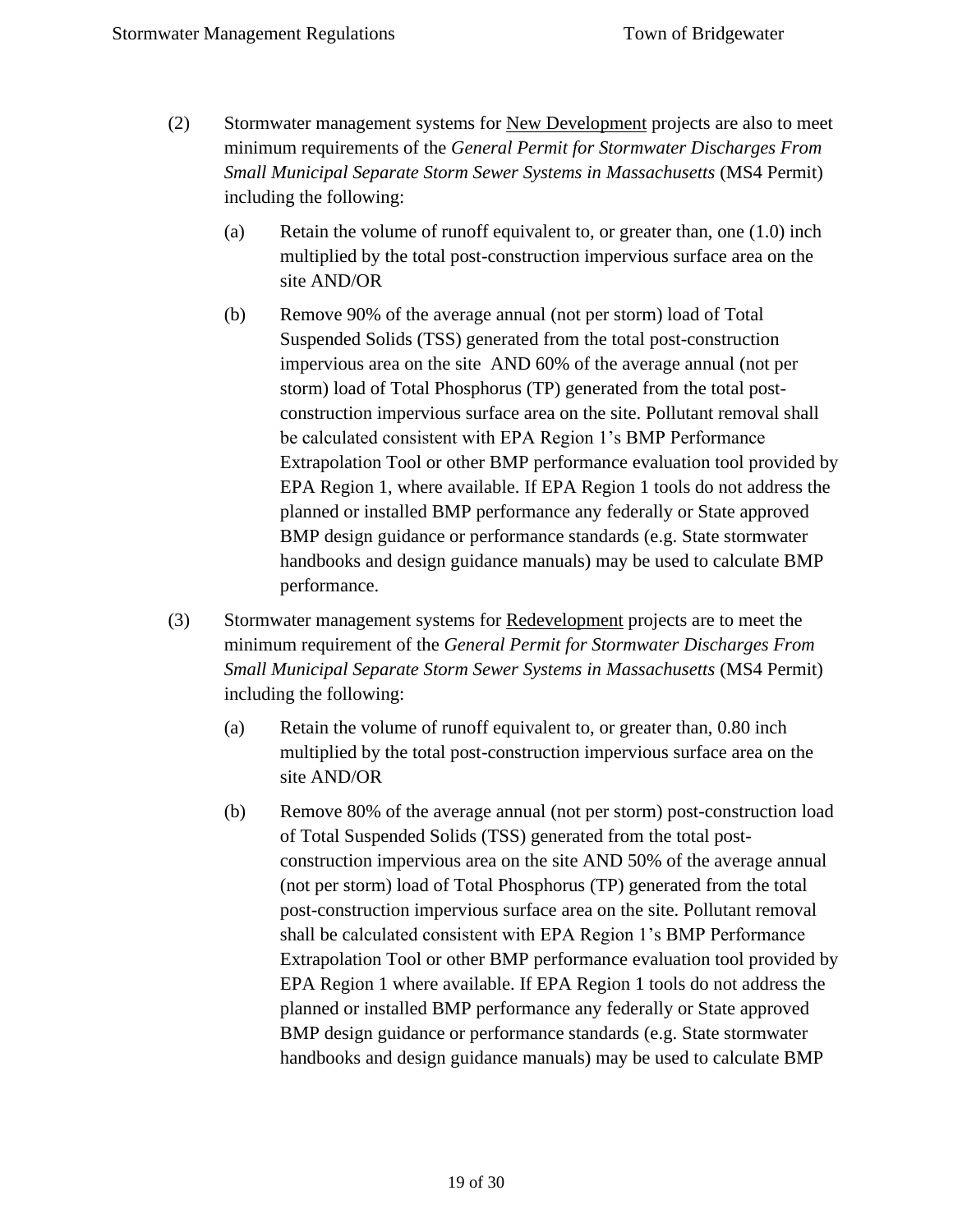- (c) Stormwater management systems on redevelopment sites may utilize offsite mitigation within the same watershed as the redevelopment site to meet the equivalent retention or pollutant removal requirements in §11.A.(3).
- (d) Redevelopment activities that are exclusively limited to maintenance and improvement of existing roadways, (including widening less than a single lane, adding shoulders, correcting substandard intersections, improving existing drainage systems, and repaving projects) shall improve existing conditions where feasible and are exempt from §11.A.(3)(a), §11.A.(3)(b), §11.A.(3)(c). Roadway widening or improvements that increase the amount of impervious area on the redevelopment site by greater than or equal to a single lane width shall meet the requirements of  $\S 11.A.(3)(a)$  – (c)fully.
- (4) Structural BMPs and LID techniques suitable to address TMDLs and/or impairments as listed on MassDEP's most recent *Integrated List of Waters Map* are to be utilized to the maximum extent feasible. Provide evaluation process narrative with supporting calculations in the stormwater report. Innovative or altenative technologies may be considered on a case by case / site by site basis.
- (5) Provisions are to be made for the adequate disposal of surface runoff so that no flow is conducted over Town ways, or over land not owned by or controlled by the Applicant unless an easement in proper form is obtained permitting such discharge.
- (6) LID techniques are to be used where adequate soil, groundwater and topographic conditions allow. These may include but not be limited to reduction in impervious surfaces, disconnection of impervious surfaces, bioretention (rain gardens) and infiltration systems (see Appendix A for LID credits and incentives)
- (7) Hydrologic calculations, to document that there is no increase in the peak rate and volume of runoff from pre development to post development condition, are to be completed utilizing TR-55 and TR-20 methodologies.
- (8) Watershed area for hydrologic analysis and BMP sizing calculations are to include at a minimum the site area and all upgradient areas from which stormwater runoff flows onto the site.
- (9) For purposes of computing runoff, all pervious lands on the site are assumed prior to development to be in "good hydrologic condition" regardless of the conditions existing at the time of the computation.
- (10) Length of sheet flow used for times of concentration is to be no more the 50 feet.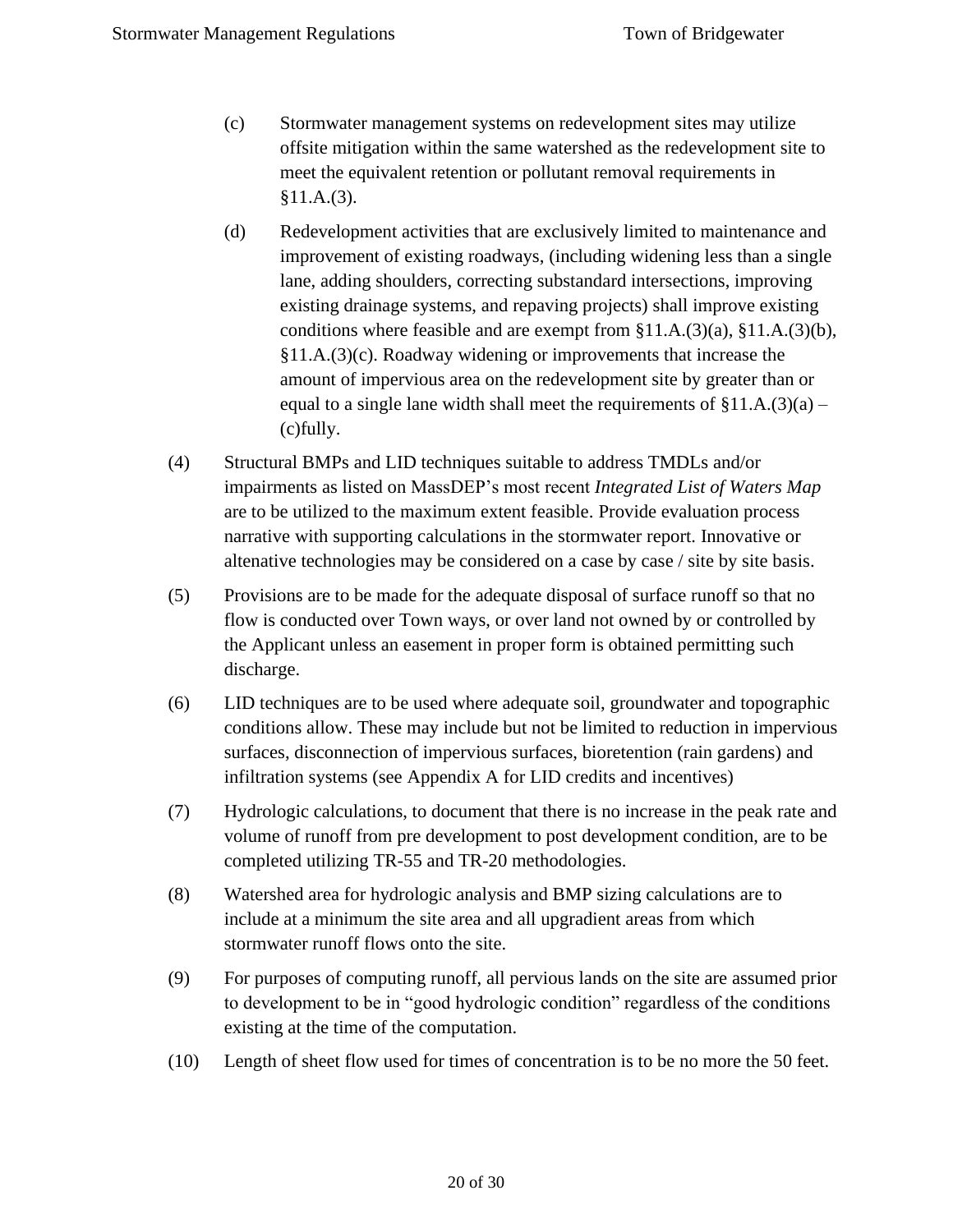- (11) Utilize the 24 hour rainfall data taken from the NRCS Extreme Precipitation in New York and New England website <http://precip.eas.cornell.edu/> or NOAA Atlas 14 [https://hdsc.nws.noaa.gov/hdsc/pfds/pfds\\_map\\_cont.html](https://hdsc.nws.noaa.gov/hdsc/pfds/pfds_map_cont.html) and type III storm.
- (12) Soils tests in accordance with MassDEP Stormwater Handbook to be conducted by a Registered Professional Engineer or Massachusetts Soil Evaluator, performed at the location of all proposed infiltration BMPs and LID techniques, to identify soil descriptions, depth to estimated seasonal high groundwater, depth to bedrock, and soil texture. Evaluate sites for any know contamination issues identified in MassDEP data base http://public.dep.state.ma.us/SearchableSites2/Search.aspx
- (13) The design infiltration rate shall be determined from the on-site soil texture and published Rawls rates or saturated hydraulic conductivity tests.
- (14) Size drainage pipes to accommodate the 25 year storm event and maintain velocities between 3 and 10 feet per second using the Rational Method.
- (15) Size drainage swales to accommodate the 25 year storm event and velocities below 4 feet per second
- (16) Size culverts (passing natural streams or brooks across roadways) to accommodate the 50 year storm event and design adequate erosion protection. Design stream crossing culverts in accordance with the Massachusetts Stream Crossing Standards as promulgated by the Wetlands Protection Act Regulations.
- (17) Size stormwater basins to accommodate the 100 storm event with a minimum of one foot of freeboard
- (18) All drainage structures are to be able to accommodate HS-20 loading.
- (19) Catch basins structures are to be as detailed in Bridgewater Planning Board Standard Details and spaced a maximum of 300 feet apart in roadways.
- (20) Catch basins adjacent to curbing are to be built with a granite curb inlet as shown in Bridgewater Planning Board Standard Details.
- (21) Catch basins at low points of road and on roads with profile grades greater than 5% are to be fitted with double grates (parallel with curb) as detailed in Bridgewater Planning Board Standard Details. Additional catchbasins may be needed based on flow rates.
- (22) All drain pipes within right of way are to be reinforced concrete pipe (RCP) and have a minimum diameter of 12 inches. HDPE pipe on private property should be set a no less than 1% slope and special care should be used in handling, bedding and backfill of pipe to prevent UV breakdown and deformation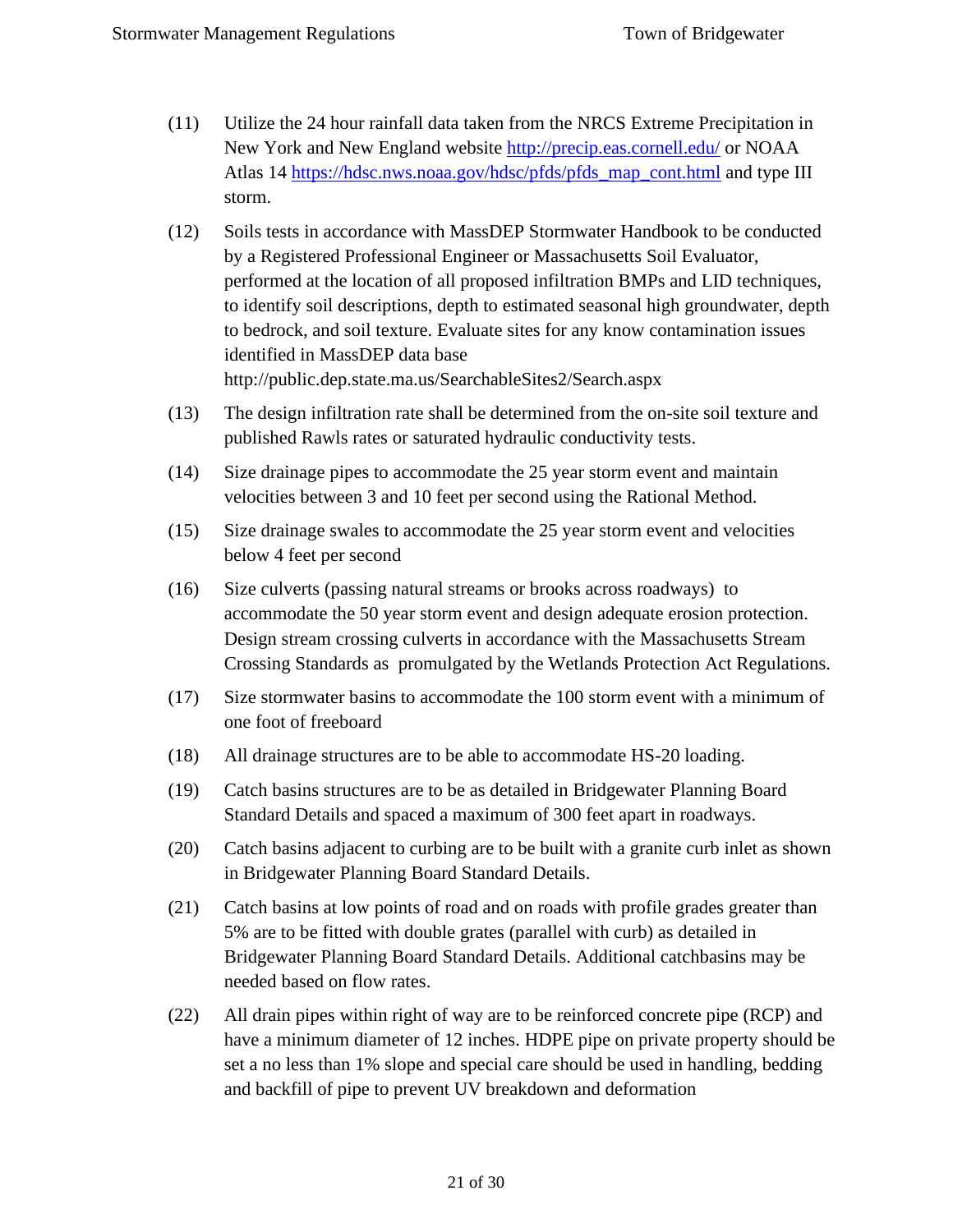- (23) Proposed drainage pipes under buildings are prohibited. Existing pipes under buildings are to be relocated.
- (24) Proposed pipe to be rescued is to be inspected for passable condition/material and replaced or lined if necessary. Provide CCTV/testing report for reuse of existing pipe.
- (25) Drainage pipes are to be installed with a minimum of 3.0 feet of cover and Orings as detailed in Bridgewater Planning Board Standard Details.
- (26) Drainage manholes structures are to be as detailed in Bridgewater DPW Standard Details and spaced at a maximum of every 300 feet.
- (27) Outfalls are to be designed to prevent erosion of soils and pipes 15 inches or larger are to be fitted with grates or bars to prevent ingress.
- (28) Drainage easements are to provide sufficient access for maintenance and repairs of system components and be at least 20 feet wide.
- (29) Recommend minimizing permanently dewatering soils by:
	- (a) Limiting grading within 4 feet of seasonal high groundwater elevation (SHGWE);
	- (b) Raising roadways to keep the bottom of roadway section above SHGWE; and
	- (c) Setting bottom floor elevation of building(s) a minimum of 2 feet above SHGWE.
- B. Design of erosion controls(s) to include the following:
	- (1) Minimize total area of disturbance;
	- (2) Sequence activities to minimize simultaneous areas of disturbance;
	- (3) Minimize peak rate of runoff in accordance with the MassDEP Stormwater Standards;
	- (4) Minimize soil erosion and control sedimentation during construction;
	- (5) Divert uncontaminated water around disturbed areas;
	- (6) Maximize groundwater recharge;
	- (7) Design, install and maintain all Erosion and Sediment Control measures in accordance with the latest edition of the *Massachusetts Erosion and Sedimentation Control Guidelines for Urban and Suburban Areas*, manufacturer's specifications and good engineering practices;
	- (8) Prevent off-site transport and vehicle tracking of sediment;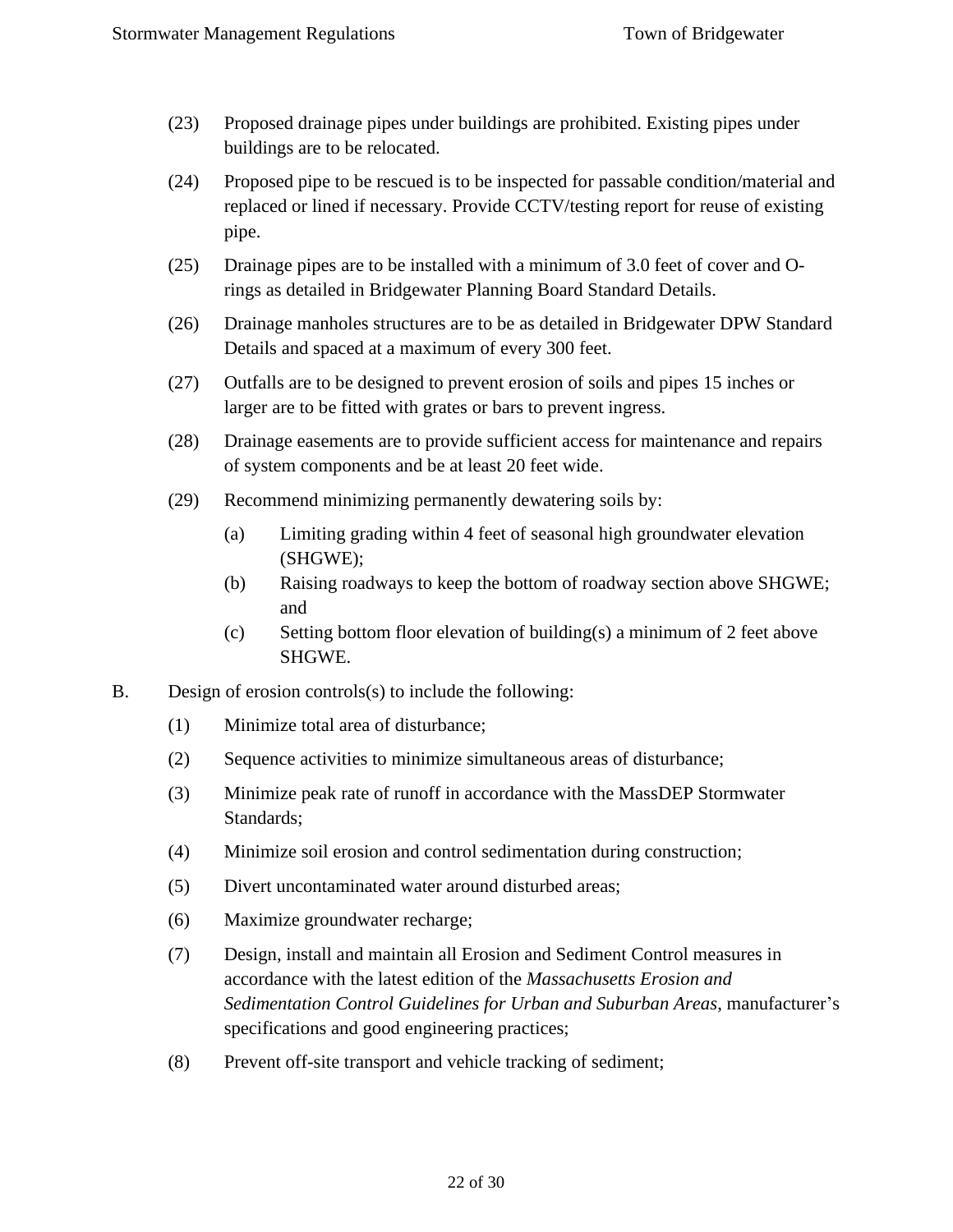- (9) Protect and manage on and off-site material storage areas (overburden and stockpiles of dirt, borrow areas, or other areas used solely by the permitted project are considered a part of the project);
- (10) Comply with applicable Federal, State and local laws and regulations including waste disposal, sanitary sewer or septic system regulations, and air quality requirements, including dust control;
- (11) Avoid or minimize alteration of habitats mapped by the Massachusetts Natural Heritage & Endangered Species Program as Endangered, Threatened or Of Special Concern, Estimated Habitats of Rare Wildlife and Vernal Pools, and Priority Habitats of Rare Species from the proposed activities;
- (12) Institute interim and permanent stabilization measures, which shall be instituted on a disturbed area as soon as practicable but no more than fourteen (14) days after construction activity has temporarily or permanently ceased on that portion of the site;
- (13) Properly manage on-site construction and waste materials, including truck washing and cement concrete washout facilities; and
- (14) Inspect stormwater controls at consistent intervals in accordance with Chapter 260, Article XIII Section 1 Stormwater Management Ordinance of the Bridgewater Massachusetts Town Code.
- (15) Erosion and sediment controls shall be maintained until site is fully stabilized and authorization for removal is granted by Stormwater Authority.

#### <span id="page-22-0"></span>**Section 12. Inspection and Site Supervision**

- A. Pre-construction Meeting. Prior to starting the clearing, excavation, construction, redevelopment or land disturbing activity, the applicant, the applicant's technical representative, the general contractor or any other person with authority to make changes to the project, may be required to meet with the Stormwater Authority, to review the approved plans and their implementation. The need for a pre-construction meeting shall be determined by the Stormwater Authority based on the project scope.
- B. Stormwater Authority Inspection. The Stormwater Authority or its designated agent, which may include the town's outside consulting engineer shall make inspections as hereinafter required. The inspector shall either approve that portion of the work completed or shall notify the applicant wherein the work fails to comply with the Erosion and Sedimentation Control Plan or the Stormwater Management Plan as approved. The approved Erosion and Sedimentation Control Plan and associated plans for grading, stripping, excavating, and filling work, bearing the signature of approval of the Stormwater Authority, shall be maintained at the site during the progress of the work. In order to obtain inspections, the applicant shall notify the Stormwater Authority at least two (2) working days before each of the following events: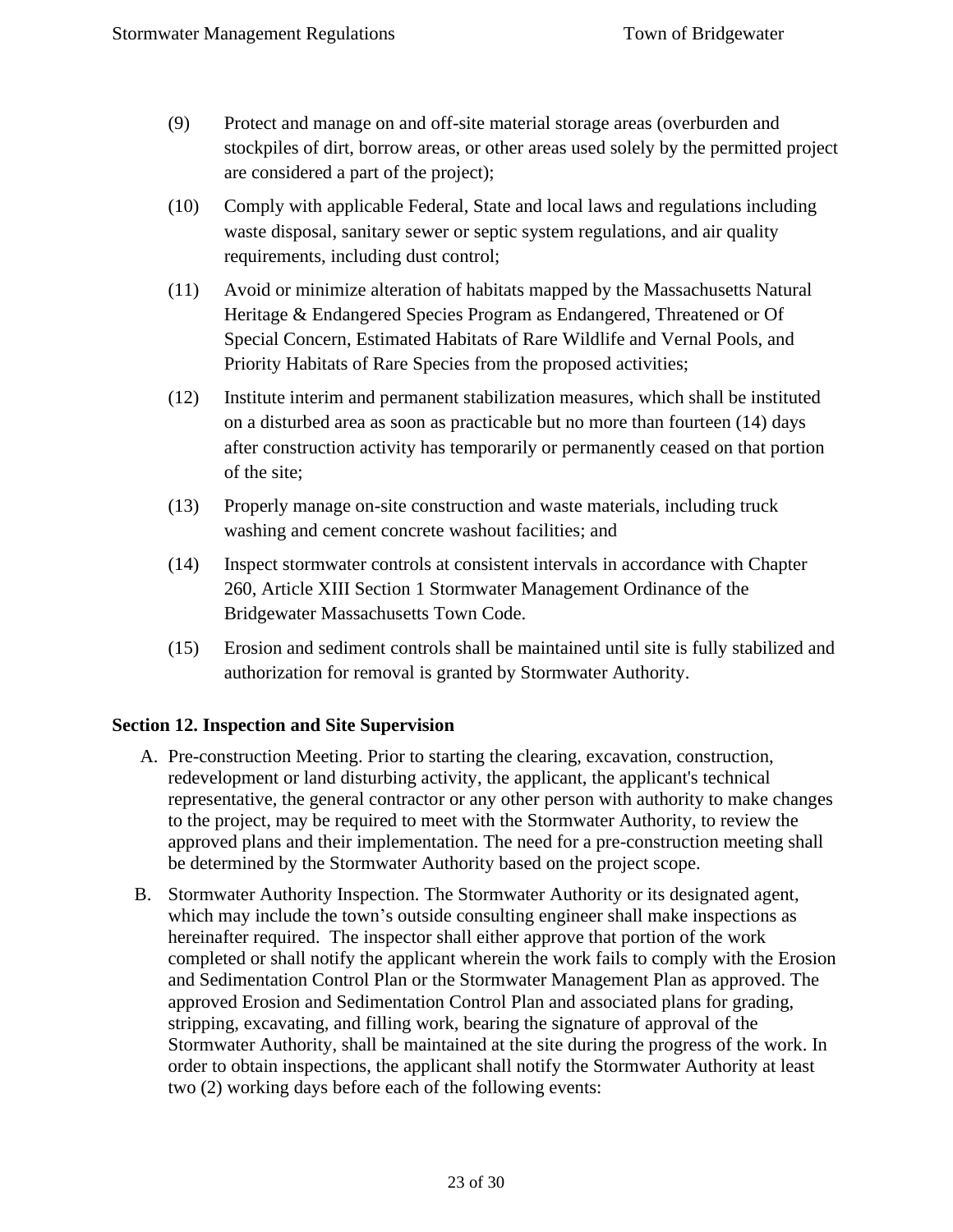- (1) Erosion and sedimentation control measures are in place and stabilized;
- (2) Site clearing has been substantially completed;
- (3) Rough grading has been substantially completed;
- (4) Final grading has been substantially completed;
- (5) Subgrade prior to construction of BMP
- (6) During construction of BMPs
- (7) After construction of BMPs
- (8) Close of the construction season; and,
- (9) Final landscaping (permanent stabilization) and project final completion.
- C. Applicant Inspections. The applicant or his/her agent shall conduct and document inspections of all control measures no less than weekly or as specified in the permit, and prior to and following anticipated storm events. The purpose of such inspections will be to determine the overall effectiveness of the Erosion and Sedimentation Control Plan, and the need for maintenance or additional control measures as well as verifying compliance with the Stormwater Management Plan. The applicant or his/her agent shall submit weekly reports to the Stormwater Authority or designated agent in a format approved by the Stormwater Authority.
- D. All expenses associated with inspections shall be paid by the Applicant in accordance with the Stormwater Authority policy and procedures.

#### <span id="page-23-0"></span>**Section 12. Surety**

The Stormwater Authority may require the permittee to post before the start of land disturbance activity, a surety bond, irrevocable letter of credit, cash, or other acceptable security. The form of the bond shall be approved by Stormwater Authority, and be in an amount deemed sufficient by Stormwater Authority to ensure that the work will be completed in accordance with the permit. If the project is phased, the Stormwater Authority may release part of the bond as each phase is completed in compliance with the permit but the bond may not be fully released until the Stormwater Authority has received the final report as required by Section 10 and issued a certificate of completion.

#### <span id="page-23-1"></span>**Section 13. Final Reports**

Upon completion of the work described in the Land Disturbance Permit, the permittee shall submit a final report including a letter and certified as-built (PDF and DWG) plan from a Professional Engineer (P.E.), or Professional Land Surveyor (PLS) certifying that the site has been developed in substantial compliance with the approved plan including all permanent erosion control devices, stormwater management facilities and, and any approved changes and modifications., Any discrepancies from the approved plan should be noted in the cover letter. The final report shall also include documentation to verify the stormwater management system has been properly operated and maintained in accordance with the approved O& M Plan.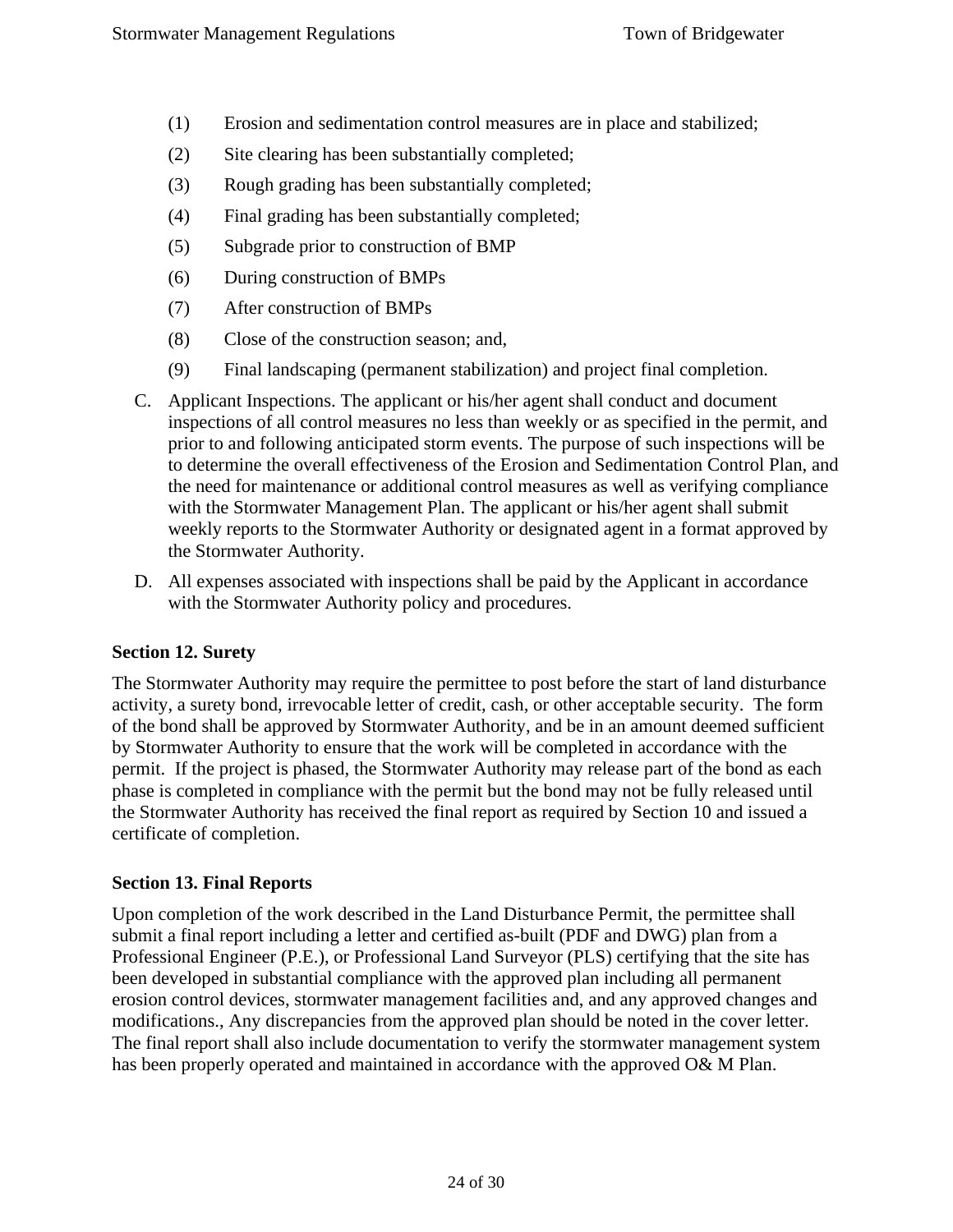## <span id="page-24-0"></span>**Section 14. Certificate of Completion**

The issuing authority will issue a letter certifying completion upon receipt and approval of the final reports and/or upon otherwise determining that all work of the permit has been satisfactorily completed in conformance with these regulations. Owner to maintain copies in its files/records.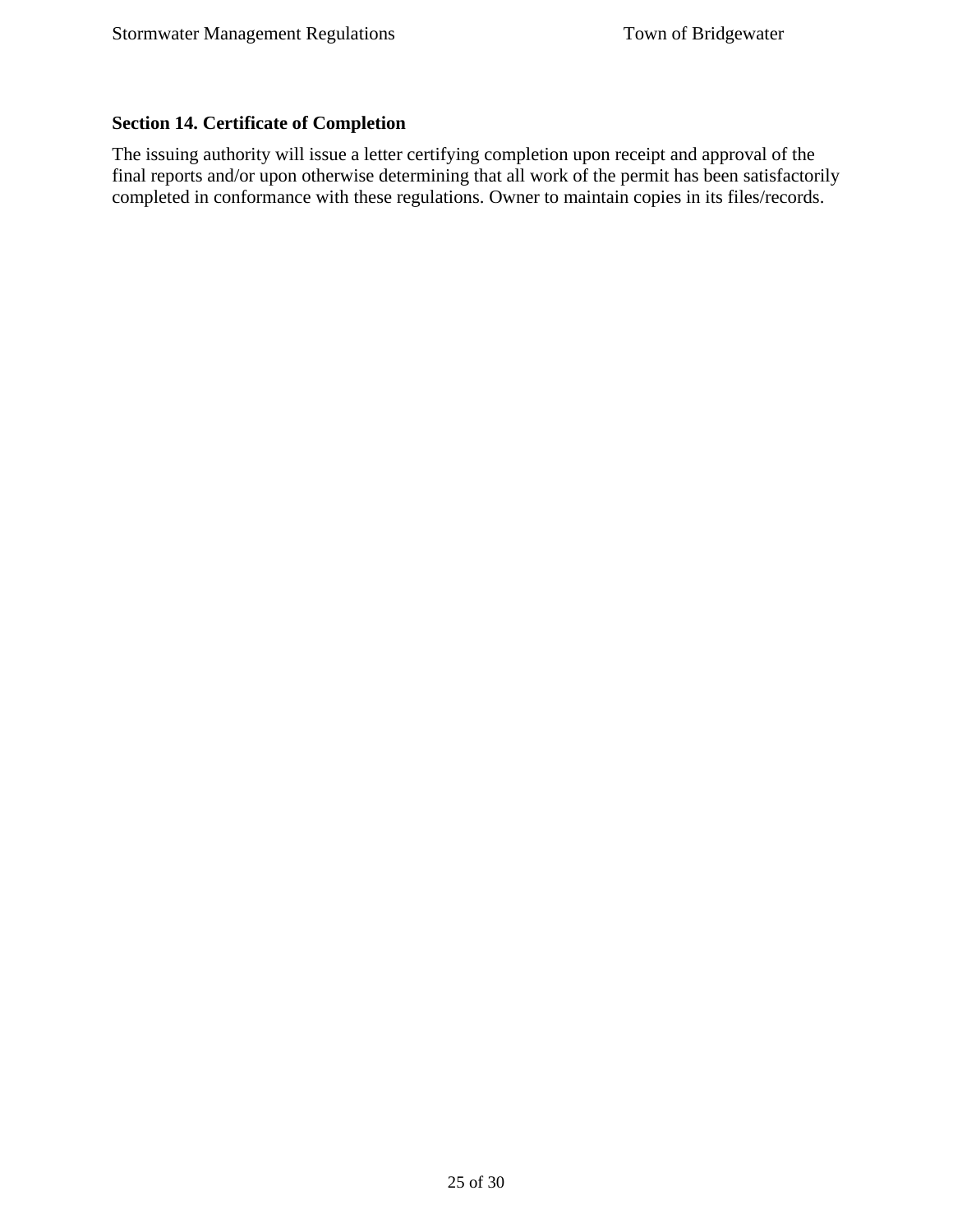# <span id="page-25-0"></span>**Land Disturbance Review Application**

To Stormwater Authority*:* The undersigned wishes to submit an Land Disturbance Review Application as defined in the Stormwater Management By-Laws of the Town of Bridgewater Section 15A and requests a review and determination by the Stormwater Authority of said Land Disturbance Plan. The Land Disturbance Plan involves property where owner's title to the land is derived under deed from , dated , and recorded in the Plymouth County Registry of Deeds, Book, Page , or Land Court Certificate of Title No. , Registered in District, Book , Page Project Description: \_\_\_\_\_\_\_\_\_\_\_\_\_\_\_\_\_\_\_\_\_\_\_\_\_\_\_\_\_\_\_\_\_\_\_\_\_\_\_\_\_\_\_\_\_\_\_\_\_\_\_\_\_\_\_\_\_\_\_\_\_\_\_\_\_\_\_\_\_\_\_\_\_\_\_\_\_\_ \_\_\_\_\_\_\_\_\_\_\_\_\_\_\_\_\_\_\_\_\_\_\_\_\_\_\_\_\_\_\_\_\_\_\_\_\_\_\_\_\_\_\_\_\_\_\_\_\_\_\_\_\_\_\_\_\_\_\_\_\_\_\_\_\_\_\_\_\_\_\_\_\_\_\_\_\_\_ \_\_\_\_\_\_\_\_\_\_\_\_\_\_\_\_\_\_\_\_\_\_\_\_\_\_\_\_\_\_\_\_\_\_\_\_\_\_\_\_\_\_\_\_\_\_\_\_\_\_\_\_\_\_\_\_\_\_\_\_\_\_\_\_\_\_\_\_\_\_\_\_\_\_\_\_\_\_ \_\_\_\_\_\_\_\_\_\_\_\_\_\_\_\_\_\_\_\_\_\_\_\_\_\_\_\_\_\_\_\_\_\_\_\_\_\_\_\_\_\_\_\_\_\_\_\_\_\_\_\_\_\_\_\_\_\_\_\_\_\_\_\_\_\_\_\_\_\_\_\_\_\_\_\_ The property (building) is described as being located at \_\_\_\_\_\_\_\_\_\_\_\_\_\_\_\_\_\_\_\_\_\_\_; it is currently used as \_\_\_\_\_\_\_\_\_\_\_\_\_\_\_\_\_\_\_\_\_\_\_\_\_\_\_\_\_\_\_and the changes proposed to be made are \_\_\_\_\_\_\_\_\_\_\_\_\_\_\_\_\_\_\_\_\_\_\_\_\_\_\_\_\_. The project is located on the parcel shown on Assessors Map, Parcel . Applicant's Signature  $\qquad \qquad \text{Owner's Signature(s)}$ Applicant's Name (print) \_\_\_\_\_\_\_\_\_\_\_\_\_\_ Owner's Names(s) \_\_\_\_\_\_\_\_\_\_\_\_\_\_\_ Applicant's Address \_\_\_\_\_\_\_\_\_\_\_\_\_\_\_\_\_ Owner's Address \_\_\_\_\_\_\_\_\_\_\_\_\_\_\_\_ Date Received by Town Engineering: Signature  $\Box$ 

<span id="page-25-1"></span>Please note: 1) An applicant for an Administrative Land Disturbance Review must file with the Stormwater Authority Land Disturbance Plan Package (see Administrative Land Disturbance Review Application Checklist).

# **Land Disturbance Review Application Checklist**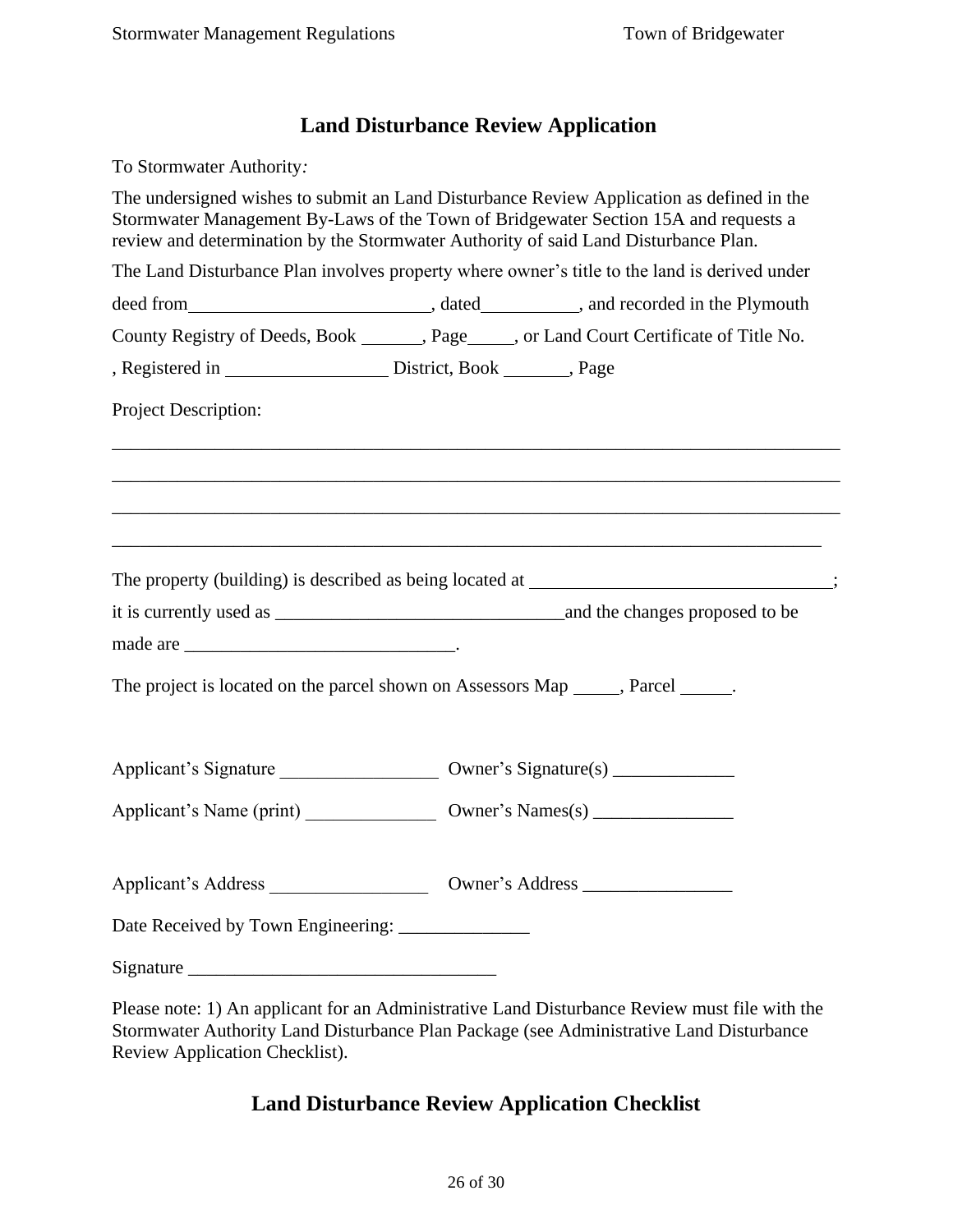- A. Application. A completed application for an Land Disturbance Review shall be filed with Stormwater Authority. Approval must be obtained prior to the commencement of land disturbing activity within limits for an Administrative Review defined above. The Administrative Land Disturbance Review Application package shall include:
	- $(1)$  A completed Application Form with original signatures of all owners;
	- (2)  $\Box$  Narrative describing the proposed work including existing site conditions, proposed work and methods to mitigate any stormwater impacts
	- (3)  $\Box$  One full size (24"x36"), and one electronic (PDF)copies of the plan that include:
		- a. Existing site features including structures, pavements, plantings, and stormwater management systems etc.,
		- b. **Proposed work including proposed stormwater management systems** and limits of disturbance
		- c.  $\Box$  NRCS soils information for the site including hydrologic group rating of soils <https://websoilsurvey.sc.egov.usda.gov/App/WebSoilSurvey.aspx>
		- d.  $\Box$  Verification that site is not within an area of Activity and Use Limitation<http://public.dep.state.ma.us/SearchableSites2/Search.aspx>
		- e. **Basic erosion and sedimentation controls.**
	- $(4)$  Payment of the application and review fees; and,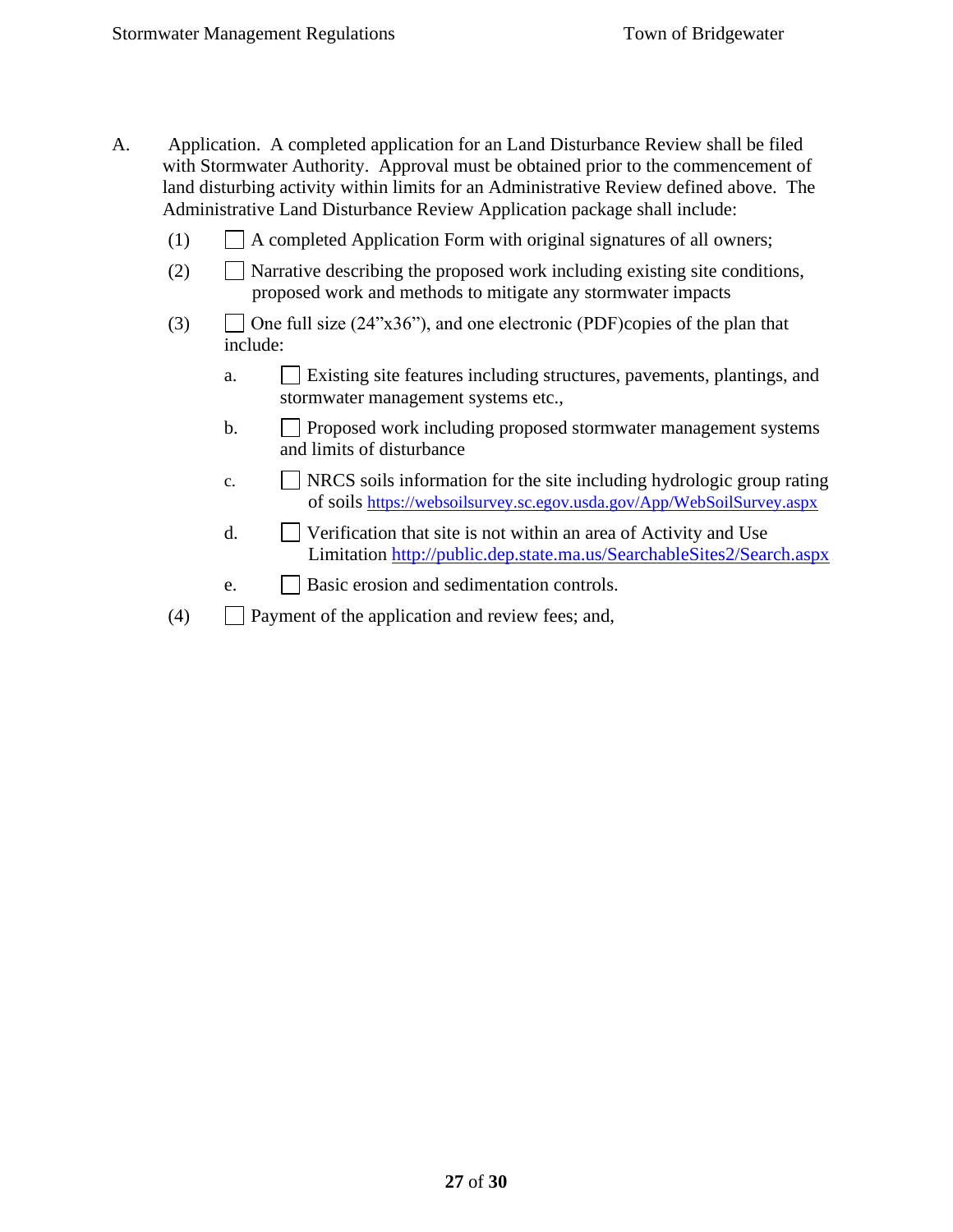# **Land Disturbance Permit Application**

<span id="page-27-0"></span>To Stormwater Authority*:*

The undersigned wishes to submit a Land Disturbance Permit Application as defined in the Zoning By-Laws of the Town of Bridgewater Chapter 15A and requests a review and determination by the Stormwater Authority of said Land Disturbance Plan. The Land Disturbance Plan involves property where owner's title to the land is derived under deed from , dated , dated , and recorded in the Plymouth County Registry of Deeds, Book, Page , or Land Court Certificate of Title No. , Registered in District, Book , Page Project Description: \_\_\_\_\_\_\_\_\_\_\_\_\_\_\_\_\_\_\_\_\_\_\_\_\_\_\_\_\_\_\_\_\_\_\_\_\_\_\_\_\_\_\_\_\_\_\_\_\_\_\_\_\_\_\_\_\_\_\_\_\_\_\_\_\_\_\_\_\_\_\_\_\_\_\_\_\_\_ \_\_\_\_\_\_\_\_\_\_\_\_\_\_\_\_\_\_\_\_\_\_\_\_\_\_\_\_\_\_\_\_\_\_\_\_\_\_\_\_\_\_\_\_\_\_\_\_\_\_\_\_\_\_\_\_\_\_\_\_\_\_\_\_\_\_\_\_\_\_\_\_\_\_\_\_\_\_ \_\_\_\_\_\_\_\_\_\_\_\_\_\_\_\_\_\_\_\_\_\_\_\_\_\_\_\_\_\_\_\_\_\_\_\_\_\_\_\_\_\_\_\_\_\_\_\_\_\_\_\_\_\_\_\_\_\_\_\_\_\_\_\_\_\_\_\_\_\_\_\_\_\_\_\_\_\_ The property (building) is described as being located at ; it is currently used as \_\_\_\_\_\_\_\_\_\_\_\_\_\_\_\_\_\_\_\_\_\_\_\_\_\_\_\_\_\_\_and the changes proposed to be made are \_\_\_\_\_\_\_\_\_\_\_\_\_\_\_\_\_\_\_\_\_\_\_\_\_\_\_\_\_. The project is located on the parcel shown on Assessors Map \_\_\_\_\_, Parcel \_\_\_\_\_\_. Applicant's Signature \_\_\_\_\_\_\_\_\_\_\_\_\_\_\_\_\_ Owner's Signature(s) \_\_\_\_\_\_\_\_\_\_\_\_\_ Applicant's Name (print)  $\qquad \qquad \text{Owner's Names(s)}$ Applicant's Address \_\_\_\_\_\_\_\_\_\_\_\_\_\_\_\_\_ Owner's Address \_\_\_\_\_\_\_\_\_\_\_\_\_\_\_\_ Date Received by Town Clerk: Signature \_\_\_\_\_\_\_\_\_\_\_\_\_\_\_\_\_\_\_\_\_\_\_\_\_\_\_\_\_\_\_\_\_

Please note: 1) An applicant for a Land Disturbance Plan Review must file with the Stormwater Authority a completed Land Disturbance Permit Package (see Land Disturbance Permit Application Checklist. 2)Town Town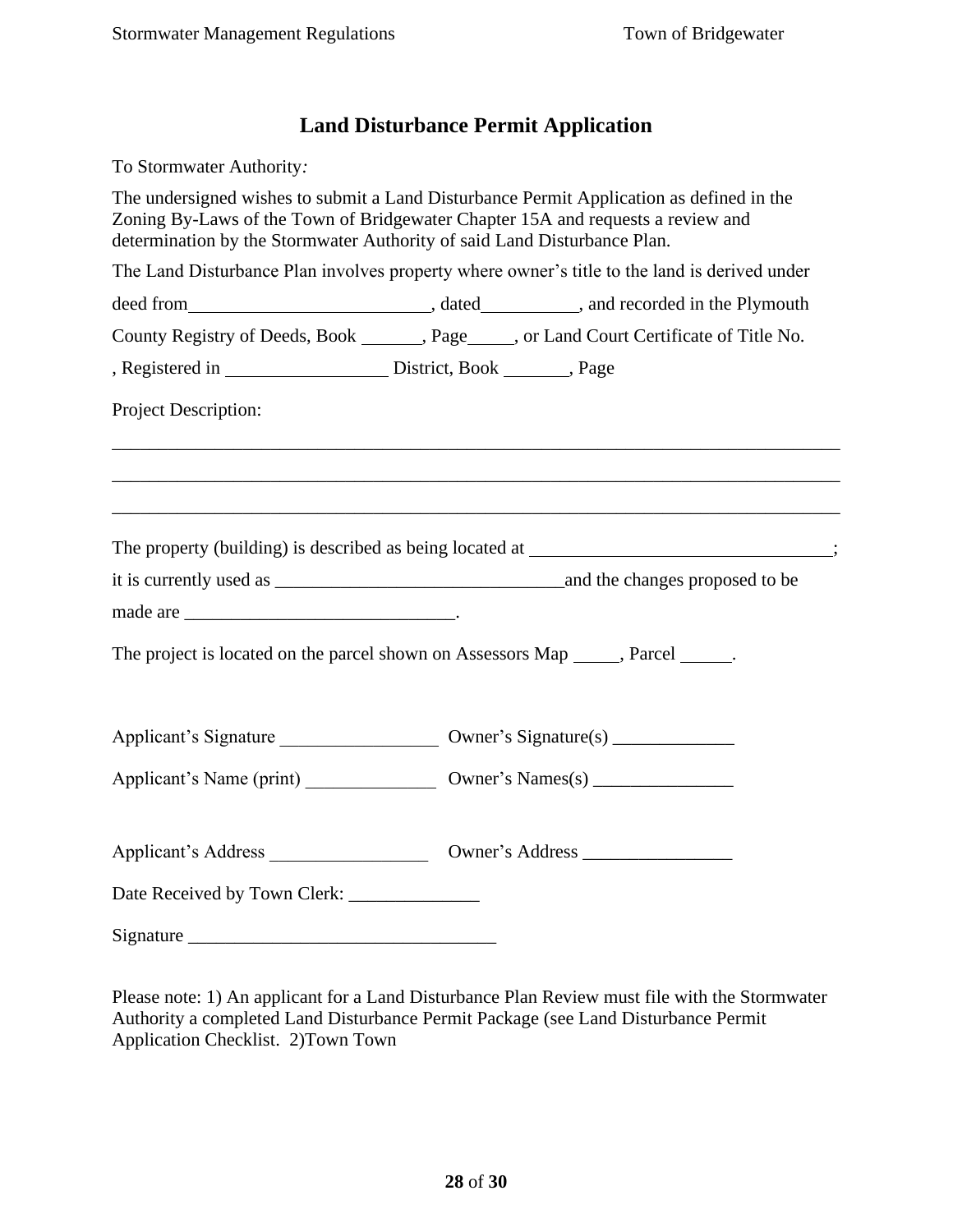# **Land Disturbance Permit Application Checklist**

<span id="page-28-0"></span>The Stormwater Authority shall make a determination as to the completeness of the application and adequacy of the materials submitted. No review shall take place until the application has been found to be complete. The Land Disturbance Permit Application package shall include:

- (1)  $\Box$  A completed Application Form with original signatures of all owners;
- $(2)$  | | A certified list of abutters within 100 feet of the property;
- (3) Payment of the application and review fees; and,

 $\Box$  Town $\Box$  Stormwater Management Plan (One full size (24"x36") and one electronic (PDF) copies) shall at a minimum include:

- (1) Name, address, and telephone number of all persons having a legal interest in the property and the tax reference number and parcel number of the property or properties affected;
- (2) Narrative describing project
- $(3)$   $\Box$  Plan(s)
- (4) Calculations to show compliance with regulations
- $(5)$  | Soil mapping and test data
- (6) Completed MassDEP Checklist for Stormwater Report

Erosion and Sedimentation Control Plan (One full size (24"x36") and one electronic (PDF) copies) shall at a minimum include:

- (1) Names, addresses, and telephone numbers of the owner, applicant, and person(s) or firm(s) preparing the plan;
- (2)  $\Box$  Narrative describing existing and proposed conditions, construction sequencing and phasing and methods to control erosion and sedimentation during construction.
- $(3)$   $\Box$  Plan(s)
- $(4)$   $\Box$  Calculations to show compliance with regulations

Operation and Maintenance Plan (One full size  $(24"x36")$  and one electronic (PDF) copies) shall at a minimum include:

- (1)  $\Box$  The name(s) of the owner(s) for all components of the system;
- (2)  $\Box$  A map showing the location of the stormwater systems and facilities;
- (3) Maintenance Agreement with the Stormwater Authority; and
- (4) Stormwater Management Easement(s)